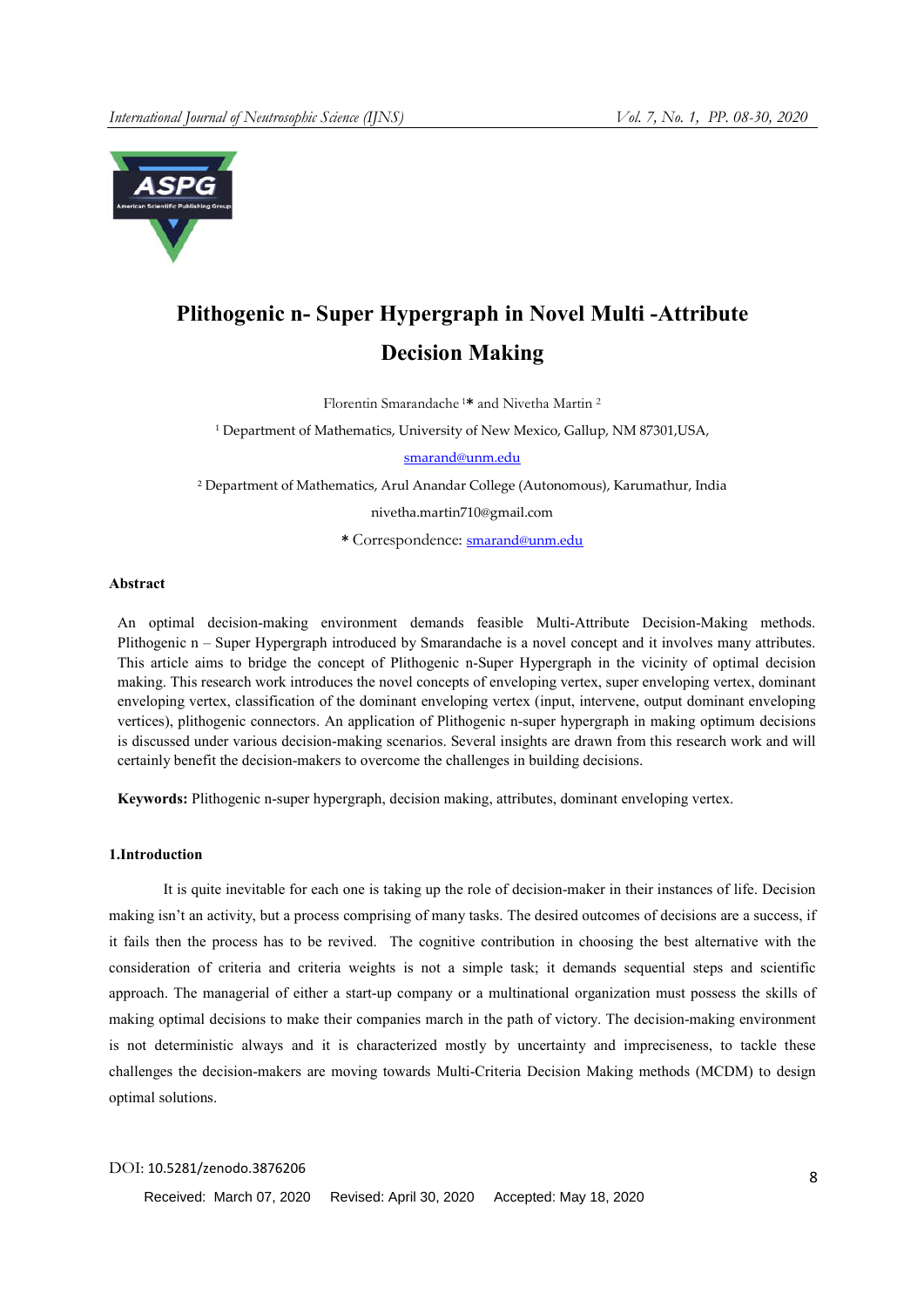MCDM has been explored for the past seventy years and it has been broadly divided into MADM (Multi-Attribute Decision Making) and MODM (Multi-Objective Decision Making) [1]. The former helps in the selection of the alternatives based on attribute description and the latter is based on optimization of decision maker's multi objectives. MADM methods are gaining impetus in the decision-making environment as they are highly developed with robust mathematical principles and also these methods prevent small and medium-sized companies in purchasing expensive software or executing erudite systems of the decision process. MADM methods are more operative and the most widely used methods are Analytic Hierarchy Process (AHP) and Analytic Network Process (ANP) introduced by Satty [2]; Decision Making Trial and Evaluation Laboratory (DEMATEL) developed by Tzeng and Huang [3]; The Technique for Order Preferences by Similarity to an Ideal Solution (TOPSIS) method was proposed by Hwang and Yoon; Vlse Kriterijumska Optimizacija I Kompromisno Resenje (VIKOR) method was developed by Tzeng and Huang.

 In the above described MADM methods, the major steps involved are (i) formulation of initial decision-making matrix (IDMM) comprising of values representing the degree of fulfilling the criteria by the alternatives. (ii) Normalization of the values in IDMM (iii) Determination of criterion weight (iv) Ranking of alternatives. In these MADM methods, the alternatives are ranked based only on the extent of criteria satisfaction, but the consistency of ranking is not checked as these methods do not provide space for it. The selection of alternatives is based only on attribute satisfaction and it does not consider any other input such as previous data related to the impacts or the effects of these kinds of chosen alternatives. These other inputs are not brought into the decision-making environment and the previous feedback review is also not incorporated into the decision-making environment.

Let us consider the possible situations of exercising decision making in a company, for example in the selection of personnel, methods of production, the extension of product features, the above instances of decisionmaking situations are not new to companies, as these processes are routine. In making decisions, certainly the managerial will be aware of the desired target to be achieved and will employ his previous experience or the feedback received by him from various sources as inputs in the selection of alternatives. The above-said MADM does not provide space for such kinds of feedback inputs. A comprehensive decision-making environment must comprise of alternative selection based on several inputs such as attribute satisfaction, feedback, and impact of attributes towards the desired output. To overcome such shortcomings, a novel MADM method is introduced in this research work with the integration of Plithogenic – super Hypergraphs introduced by Smarandache [4]. Plithogenic sets introduced by Smarandache [5] are the extension of neutrosophic sets that are characterized by truth, indeterminacy, and false functions. The robust nature of neutrosophic sets inspired several researchers to employ it in diverse fields. Gayathri et al [6] developed multiple attribute group decision making neutrosophic environments with the utilization of Jaccard index measures. Muhammad Naveed Jafar et al [7] used neutrosophic soft matrices with score function to evaluate new technology in Agriculture. Ajay et al [8] developed a single-valued triangular neutrosophic number approach of multi-objective optimization based on simple ratio analysis based on the MCDM method. Luis Andrés Crespo Berti [9] applied a neutrosophic system to tax havens with a criminal approach. Abdel-Basset [10] developed three-way decisions based on neutrosophic sets and AHP-QFD framework for supplier selection problem, also developed a hybrid neutrosophic group ANP-TOPSIS framework for supplier selection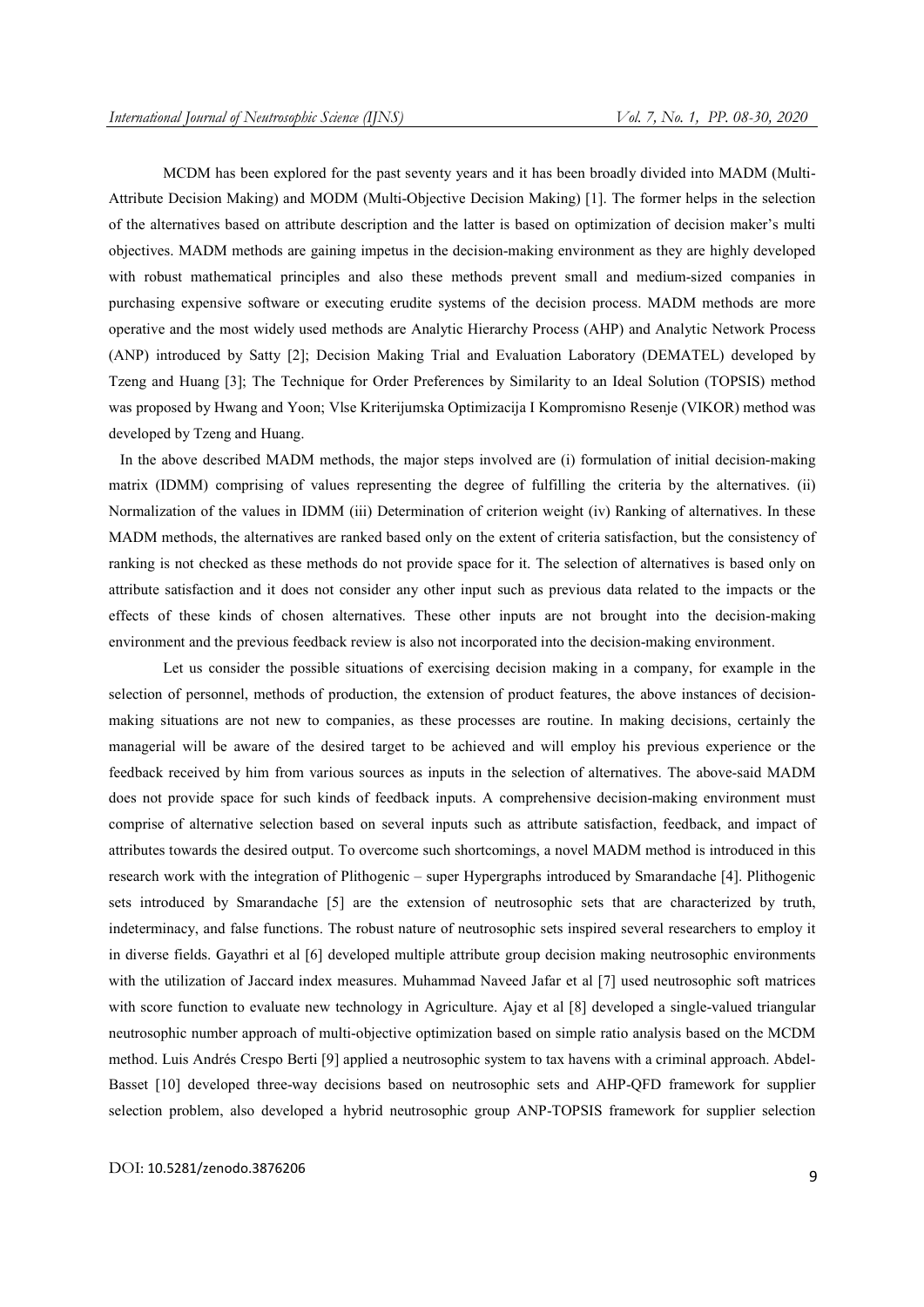problem [11].Plithogenic sets that deal with attributes, degree of appurtenance, and degree of contradiction have been extensively used in decision making with quality function deployment for selecting supply chain sustainability metrics and for evaluating hospital medical care systems by Abdel-Basset et al [12,13]. In these decision making approaches plithogenic aggregation operations are used to make decisions based on the best and worst criteria with decision-makers' opinions as inputs. These methods of decision making focus primarily on evaluation and selection of alternatives based on combining plithogenic aggregation operators and do not provide space for any graphical representation of the relational impacts between the alternatives.

In the proposed MADM each alternative is considered as an object encompassing several attributes. The decision-making environment consists of three kinds of objects namely input, intervention, and output. The alternatives are taken as inputs, desired target as output, and intervene (intermediate) objects are the objects that combine with the input objects. A company always works on target based. Personnel design project and work on it tirelessly to achieve various sets of goals. The project never gets accomplished with the attainment of a single goal but a series of goals. The success of a project is defined in various dimensions. In the proposed MADAM, the selection of alternatives is based on the degree of association between the attributes of inputs and the attributes of outputs independent or dependent on intervening objects. This decision-making approach is more comprehensive than the conventional MADM methods as it incorporates attributes and feedback into the input system. Also, many times the company prefers collaborative works and the effects of combined initiatives are high. Conventional MADM does not provide space for it, but the proposed MADM is designed exclusively for measuring the optimal combination. Also in MADM methods, graphical representations are not made so far to represent alternatives, criteria, and their relationship. In this novel MADM, plithogenic –n super hypergraphs are used to represent the objects as enveloping vertices and the association between the vertices by plithogenic connectors.

The article is structured as follows: Section 2 introduces new concepts used in novel MADM; section 3 presents the application of novel MADM in optimal decision making; section 4 discusses the results and the last section concludes the work.

#### 2. Preliminaries

#### 2.1 Enveloping vertex

A vertex representing an object comprising of attributes and sub-attributes in the graphical representation of a multi attribute decision-making environment.

For instance

Let us consider Personnel (V) as an input object, this input has a vital role in target achievement, the output object. These attributes are like databases.

The attributes like Qualification (V1), Age (V2), Experience (V3) are taken into consideration

Attribute sets =  ${Qualification, Age, Experience}$ 

Qualification = {Graduation, Graduation with additional degree}

Age =  ${25-35, 36-45}$ 

Experience =  $\{Local, National, International\}$ 

DOI: 10.5281/zenodo.3876206 10 and 10 and 10 and 10 and 10 and 10 and 10 and 10 and 10 and 10 and 10 and 10 and 10 and 10 and 10 and 10 and 10 and 10 and 10 and 10 and 10 and 10 and 10 and 10 and 10 and 10 and 10 and 10 an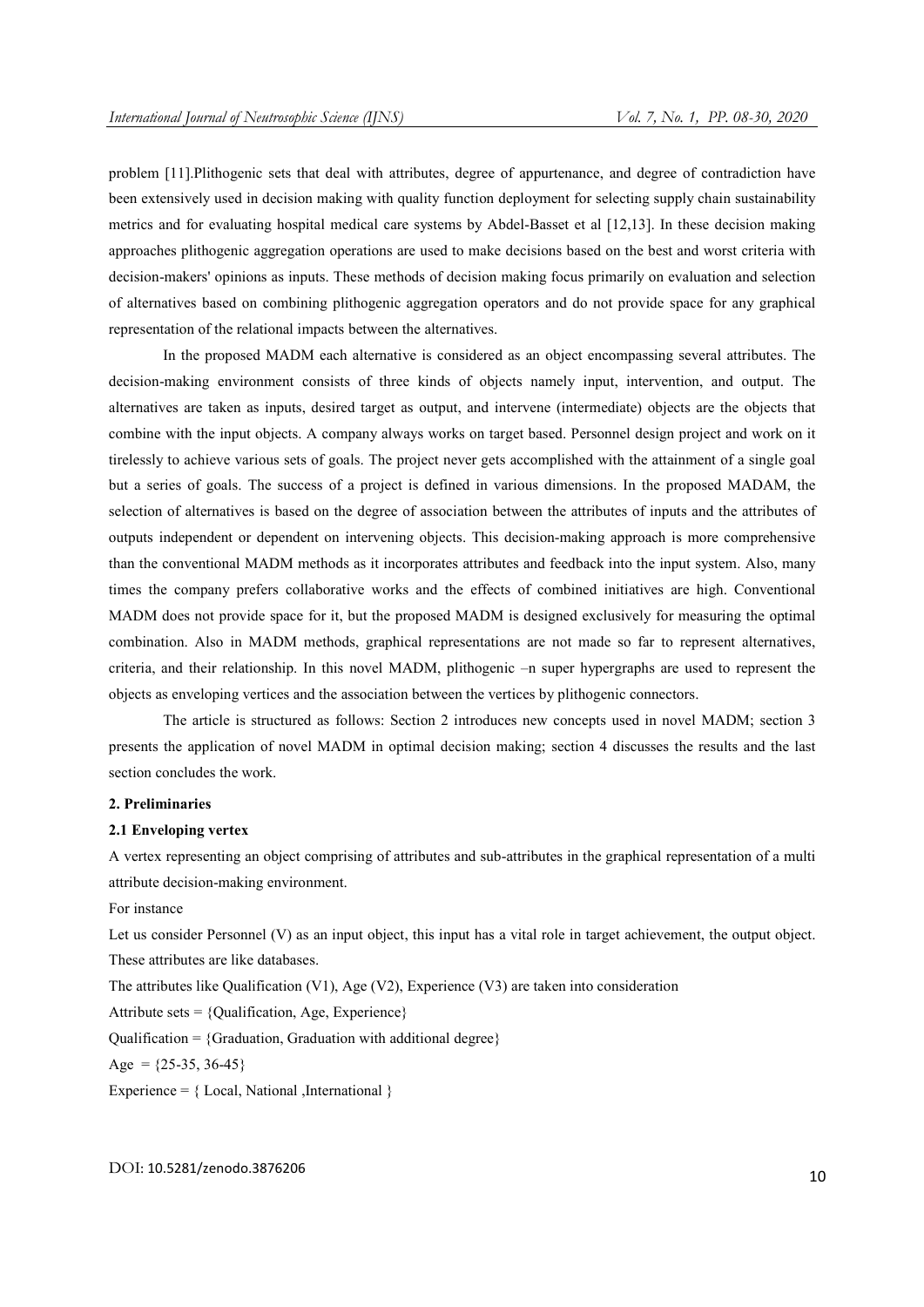Local  ${0-5,6-10}$ , National  ${0-3,4-6}$ , International  ${0-2,2-5}$ 



Fig.2.1Enveloping vertex

Thus an enveloping vertex comprises hyperedges, where each hyperedge represents values of the attributes.

# 2.2 Super Enveloping vertex

An enveloping vertex comprises of Super hyper edges



Fig.2.2 Super Enveloping vertex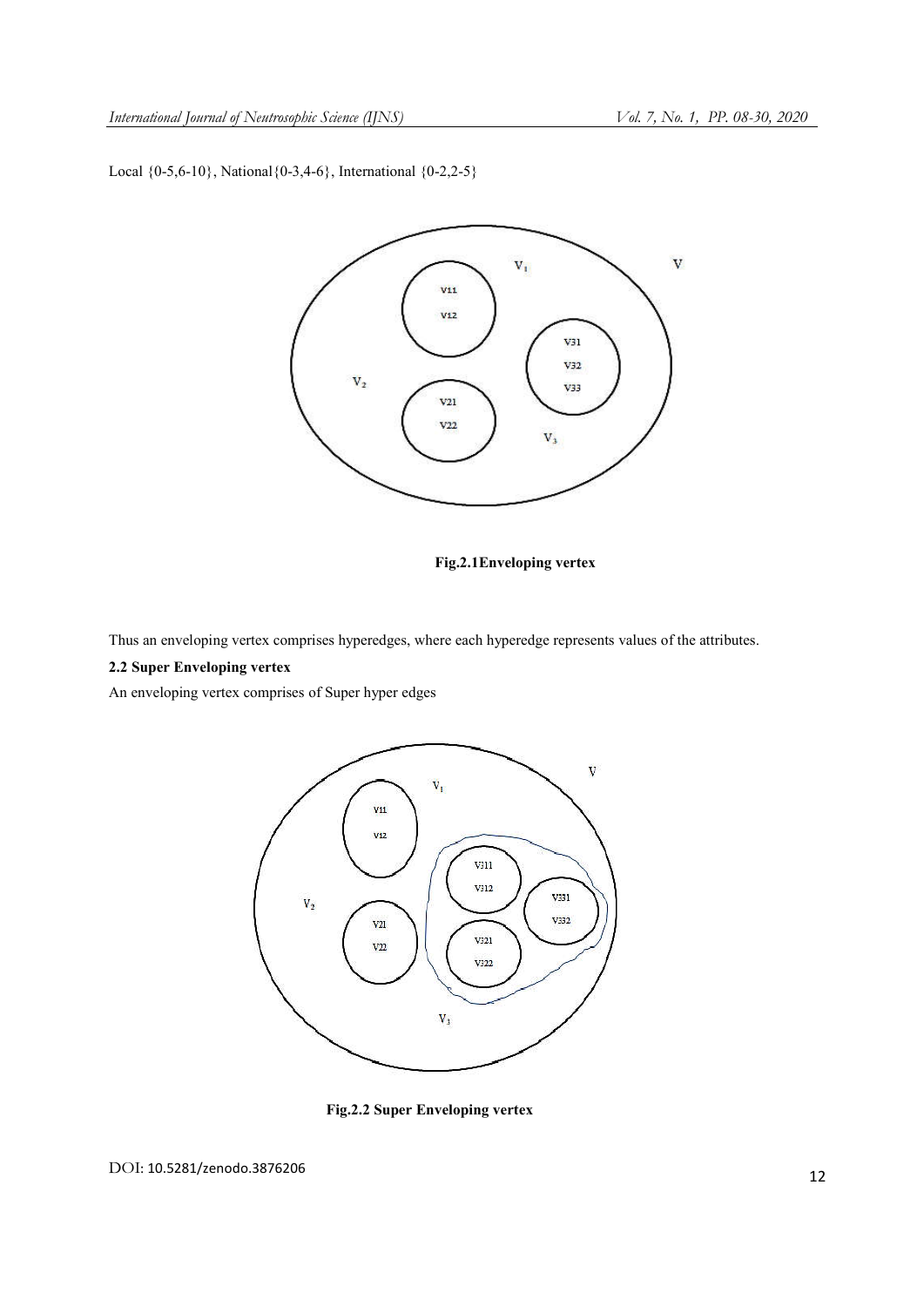# 2.3 Dominant Enveloping Vertex

An enveloping vertex is with dominant attribute values

Attribute sets = {Qualification, Age, Experience}

The dominant attribute values

Qualification = {Graduation, Graduation with additional degree}

Age =  $\{25-35, 36-45\}$ 

Experience = { Local, National ,International }



## Fig.2.3 Dominant Enveloping Vertex

## 2.4 Dominant Super Enveloping Vertex

A super enveloping vertex with dominant attribute values

Attribute sets = {Qualification, Age, Experience}

The dominant attribute values

Qualification =  ${Gradient}$ , Graduation with additional degree $}$ 

Age =  $\{25-35, 36-45\}$ 

Experience =  ${Local, National, International }$ 

Local  $\{0-5, 6-10\}$ , National $\{0-3, 4-6\}$ , International  $\{0-2, 2-5\}$ 



Fig.2.4 Dominant Super Enveloping Vertex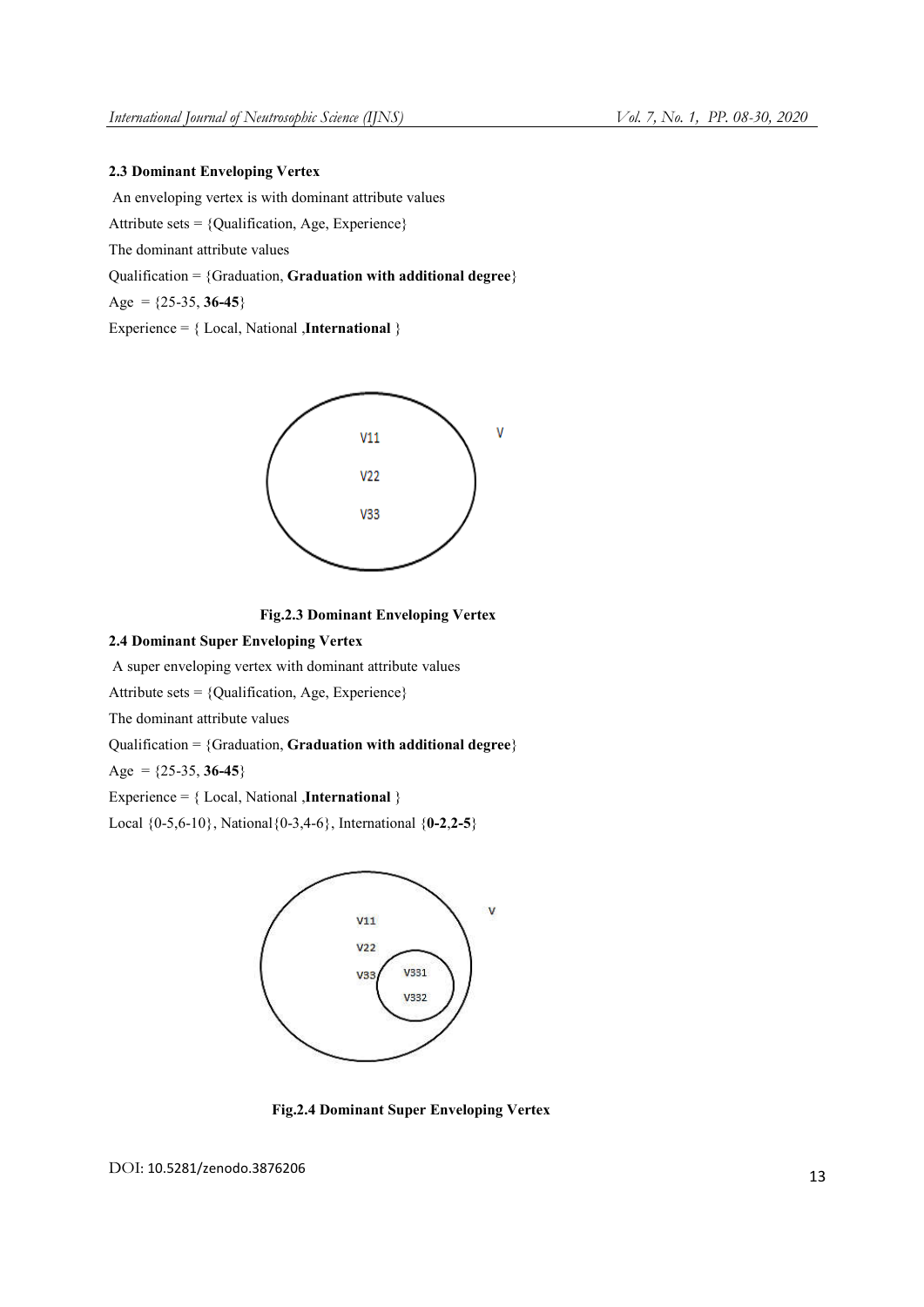# 2.5 Classification of Dominant Enveloping Vertex

The dominant enveloping vertex set are classified as input, intervene and output based on the nature of object's representation.

## 2.6 Plithogenic Connectors

The connectors associate the input enveloping vertex with output enveloping vertex. These connectors associate the effects of input attributes to output attributes and these connectors are weighted by plithogenic weights.

Let us consider the MADM environment with the product as input object, advertising as intervene object and product success as the output object

Product is the input enveloping vertex, advertising as intervening enveloping vertex and product success as the output enveloping vertex.

Input attributes  $=$  {Design, Price}

Design =  ${c}$ **reative**, conventional $}$ 

Price =  ${High, moderate, low}$ 

Intervene attributes =  $\{$  Target group, Medium of advertising $\}$ 

Target group = {female, children}

Medium of advertising  $= \{ \text{social networks}, \text{media} \}$ 

Output Attributes = { Profit, Customer Acquisition, Product Reach}

Profit =  $\{Expected, Beyond the target\}$ 

Customer Acquisition =  $\{ High, Extremely High \}$ 

Product Reach =  $\{ National, International\}$ 



Fig.2.5 Plithogenic Connectors

C1 is the simple plithogenic connector representing the relation between the dominant input attributes to dominant output attributes.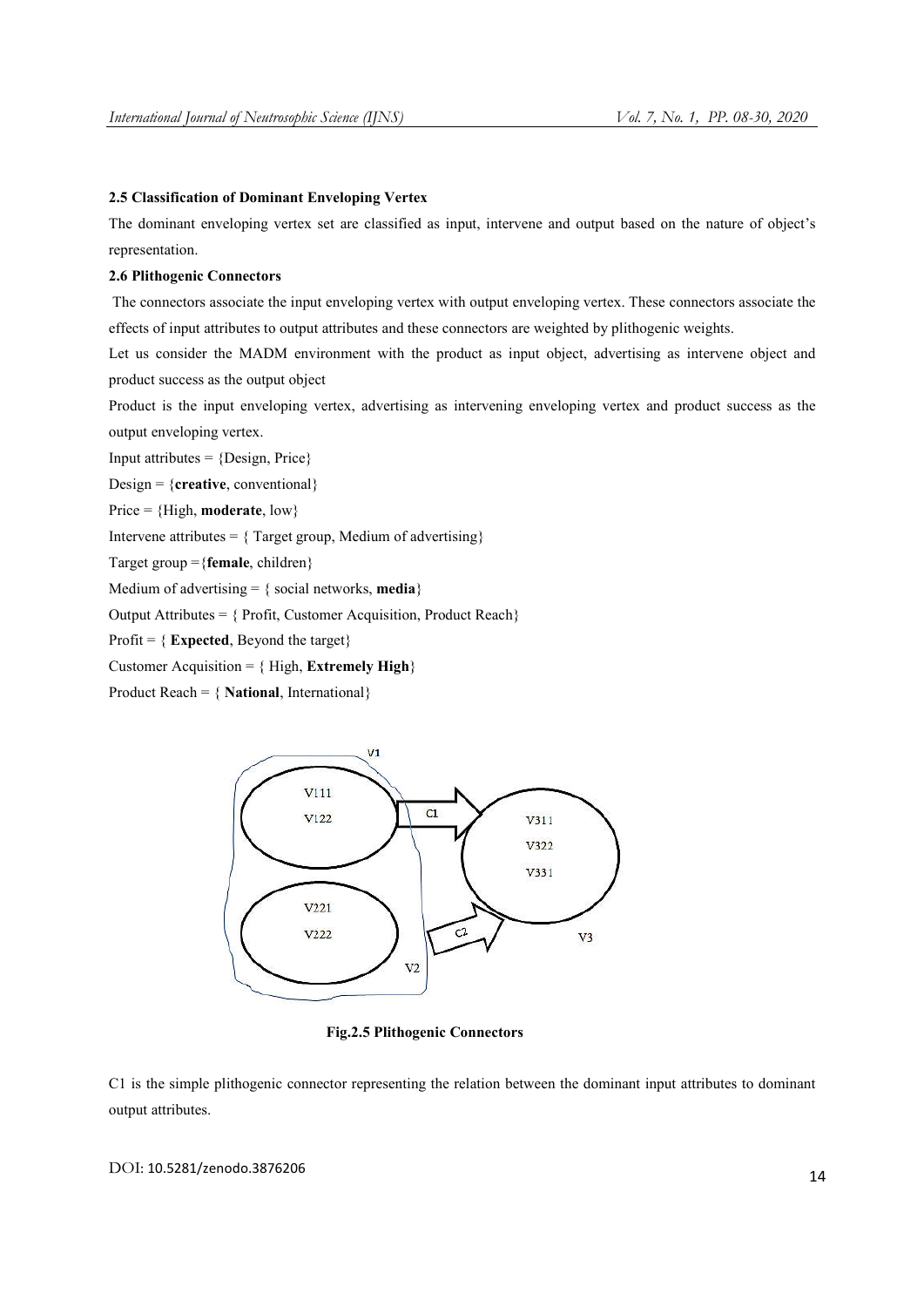C2 is the combined plithogenic connector representing the relation between the combined dominant input and intervene attributes to dominant output attributes.

|                  | V311 | V322 | V331 |
|------------------|------|------|------|
| V111             | 0.5  | 0.2  | 0.3  |
| V <sub>122</sub> | 0.6  | 0.7  | 0.8  |
| V111, V221       | 0.5  | 0.6  | 0.4  |
| V111, V222       | 0.6  | 0.3  | 0.8  |
| V122, V221       | 0.4  | 0.6  | 0.8  |
| V122, V222       | 0.4  | 0.6  | 0.7  |

#### Dominant Attribute Relational Matrix Representation

#### 3. Application of Novel MADM method

## 3.1 Description of Decision-making Environment

COVID 19 has locked the academic activities to a great extent; the stratagem of Work from Home is employed by the teaching fraternity to engage the learners. One of the biggest challenges to teaching community lies in handling online learning forums and they are badly in need of exposure to the E-learning system of education. To make academicians surpass this task, educational institutions are offering various online courses and organize Eprogrammes to enhance the professional competency of faculty in partnership with several industries. In this period of the lockdown, the linkage between industries and institutions is getting enhanced in developing countries especially in India. The companies enter institutions as academic partners in establishing virtual laboratories and entertain many online programs in the form of webinars, online courses, and software training programs to handle online classes. The conduct of such programs will certainly contribute to the professional efficiency of faculty. Suppose if an institution decides to conduct any one of the forms of the online program, then it has to decide whether to conduct the program in partnership with industry or independently and also the decision of selecting the kind of online program is based on the feedback acquired from other institutions on the previous organization of such programs. The institution before organizing such programs should decide the component of professional efficiency to be enhanced and determine the contributing factors of the online program towards the same. An optimal solution to this decision-making situation is determined by using the representation of Plithogenic –n Super hypergraph and novel MADM method based on attributes. This decision-making method involves not only the selection process of alternatives based on criteria alike other multi-attribute decision-making methods but it provides space for the selection of alternatives independent or dependent on other alternatives based on their attributes. The outcome of decision making is also considered in the decision-making process. The selection of the alternatives is based on attributes of input objects, intervene objects and output objects.

In this decision-making environment there exist five objects [3 input objects, 1 intervene object and 1 output object] that are represented by enveloping vertices. The input enveloping vertices are Webinars, online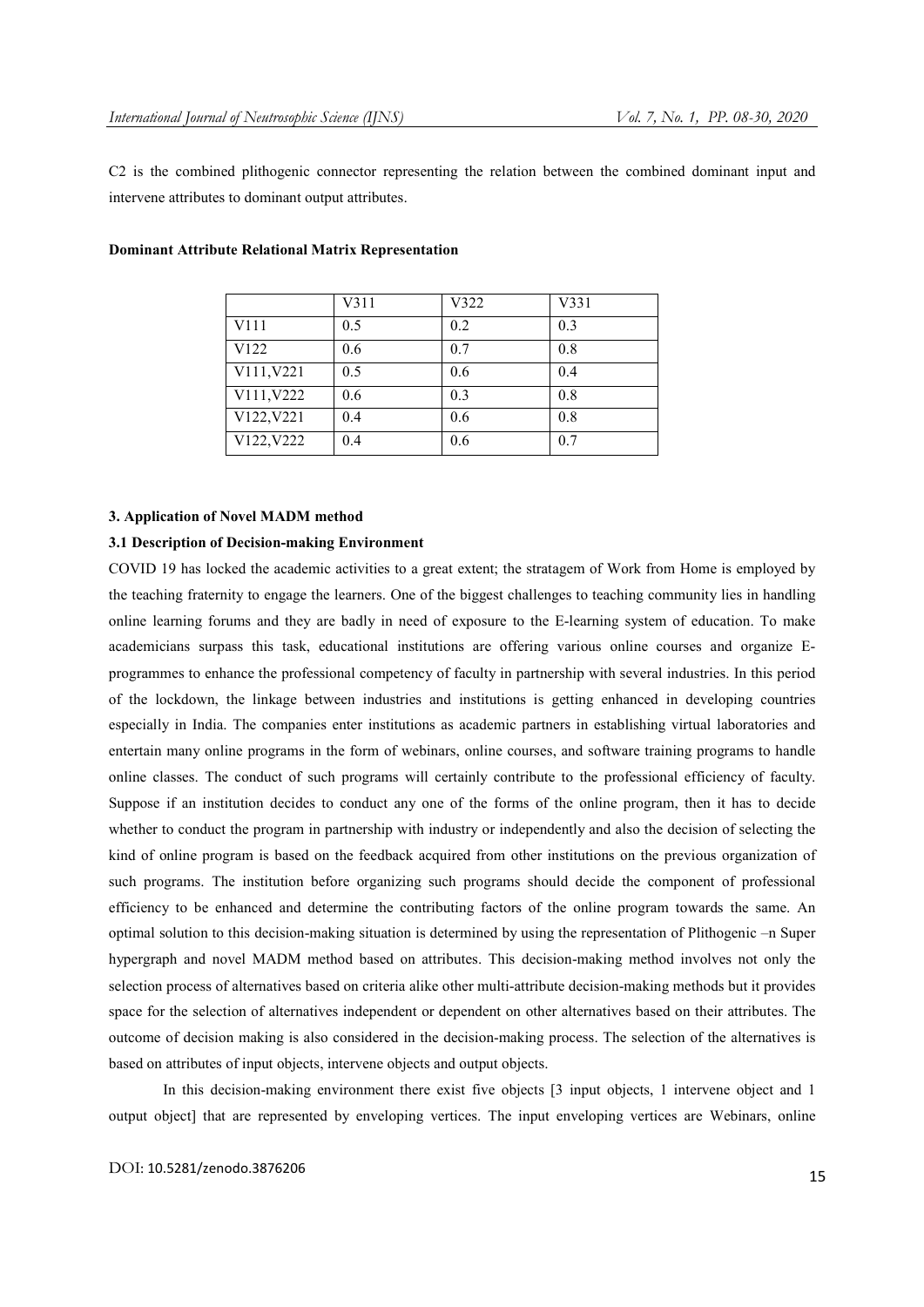courses, training programs on computer languages, intervene enveloping vertex is Industrial partnership and the output enveloping vertex is Professional Efficiency. The description of the attributes of the objects are presented in Table 3.1

# Table 3.1 Description of Attributes

| <b>Vertex</b> | Representation | <b>Vertex Attributes</b> |                     | <b>Vertex Sub Attributes</b> |                |                         |                                             |
|---------------|----------------|--------------------------|---------------------|------------------------------|----------------|-------------------------|---------------------------------------------|
|               |                |                          |                     |                              |                | $\rm V_{1111}$          | Education                                   |
|               |                |                          |                     | $V_{111}$                    | General        | $V_{1112}$              | Health                                      |
|               |                |                          |                     |                              |                | $V_{1113}$              | Psychology                                  |
|               |                | $V_{11}$                 | Focus               |                              |                | $V_{1121}$              | Physics                                     |
|               |                |                          |                     |                              |                | $\rm V_{1122}$          | Chemistry                                   |
|               |                |                          | $V_{112}$           | Specific                     | $\rm V_{1123}$ | Mathematics             |                                             |
|               |                |                          |                     |                              |                | $V_{1124}$              | Engineering                                 |
|               |                |                          |                     |                              |                | $\rm V_{1211}$          | within the<br>college                       |
|               |                |                          | $V_{121}$           | Local                        | $V_{1212}$     | neighboring<br>colleges |                                             |
| V1            | Webinars       |                          | Resource<br>persons | $V_{122}$                    | National       | $V_{1221}$              | AICTE affiliated                            |
|               |                | $V_{12}$                 |                     |                              |                | $\rm V_{1222}$          | Non-AICTE<br>affiliated                     |
|               |                |                          |                     | $\rm V_{123}$                |                | $\rm V_{1231}$          | Affiliation with<br>the host college        |
|               |                |                          |                     |                              | International  | $V_{1232}$              | Non-affiliation<br>with the host<br>college |
|               |                |                          |                     |                              |                | $V_{1311}$              | One day                                     |
|               |                |                          |                     | $V_{131}$                    | Day            | $V_{1312}$              | Two days                                    |
|               |                | $V_{13}$                 | Duration            |                              |                | $\bar{V}_{1313}$        | Three days                                  |
|               |                |                          |                     |                              |                | $V_{1321}$              | One                                         |
|               |                |                          |                     | $\rm V_{132}$                | Week           | $V_{1322}$              | Two                                         |
|               |                | $\rm V_{14}$             | Target Group        | $V_{141}$                    | Students       | $V_{1411}$              | Engineering                                 |
|               |                |                          |                     |                              |                | $V_{1412}$              | Non-Engineering                             |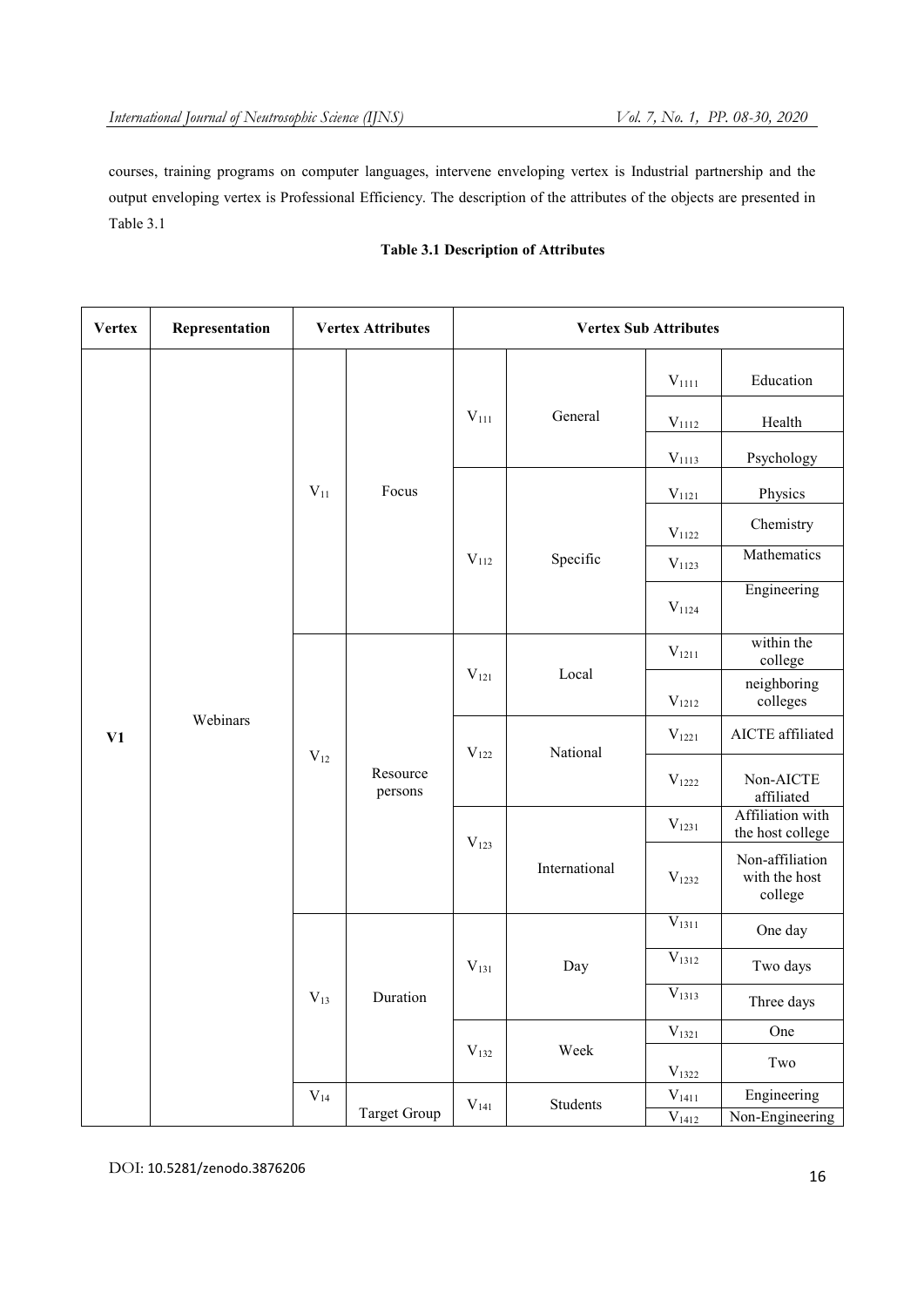|    |                                                |          |                    |                  | Research Scholars | $V_{1421}$            | Engineering         |
|----|------------------------------------------------|----------|--------------------|------------------|-------------------|-----------------------|---------------------|
|    |                                                |          |                    | V <sub>142</sub> |                   | $V_{1422}$            | Non-Engineering     |
|    |                                                |          |                    |                  |                   | $V_{1431}$            | Engineering         |
|    |                                                |          |                    | $V_{143}$        | Academicians      | $\rm V_{1432}$        | Non-Engineering     |
|    |                                                |          |                    |                  |                   | $\overline{V}_{2111}$ | remembrance         |
|    |                                                | $V_{21}$ | Course nature      | $V_{211}$        | Basic             | $V_{2112}$            | understanding       |
|    |                                                |          |                    |                  |                   | $V_{2121}$            | understanding       |
|    |                                                |          |                    | $V_{212}$        | Moderate          | $V_{2122}$            | application         |
|    |                                                |          |                    | $V_{213}$        | Advanced          | $V_{2131}$            | Analysis            |
|    |                                                |          |                    |                  |                   | $V_{2132}$            | Evaluation          |
|    |                                                |          |                    |                  |                   | $\bar{V}_{2211}$      | Zoom                |
|    | Online courses<br>V <sub>2</sub>               |          | Course<br>Delivery | $V_{221}$        |                   | $V_{2212}$            | Zoho                |
|    |                                                | $V_{22}$ |                    |                  | Synchronous       | $V_{2213}$            | Examineer           |
|    |                                                |          |                    |                  |                   | $V_{2214}$            | Google meet         |
|    |                                                |          |                    | $V_{222}$        | Asynchronous      | $V_{2221}$            | Google<br>Classroom |
|    |                                                |          |                    |                  |                   | $V_{2222}$            | Youtube upload      |
|    |                                                |          |                    |                  |                   | $\overline{V}_{2311}$ | One day             |
|    |                                                |          |                    | $V_{231}$        | Day               | $V_{2312}$            | Two days            |
|    |                                                | $V_{23}$ | Duration           |                  |                   | $V_{2313}$            | Three days          |
|    |                                                |          |                    |                  |                   | $V_{2321}$            | One                 |
|    |                                                |          |                    | $V_{232}$        | Week              | $\rm V_{2322}$        | Two                 |
|    |                                                |          |                    | $V_{241}$        | Students          | $V_{2411}$            | Engineering         |
|    |                                                |          |                    |                  |                   | $V_{2412}$            | Non-Engineering     |
|    |                                                | $V_{24}$ | Target             | V <sub>242</sub> | Research Scholars | $V_{2421}$            | Engineering         |
|    |                                                |          | Group              |                  |                   | $V_{2422}$            | Non-Engineering     |
|    |                                                |          |                    |                  | Academicians      | $V_{2431}$            | Engineering         |
|    |                                                |          |                    | V <sub>243</sub> |                   | $V_{2432}$            | Non-Engineering     |
|    |                                                |          |                    |                  |                   | $V_{3111}$            | remembrance         |
| V3 | Training programme<br>on Computer<br>languages | $V_{31}$ | Course<br>nature   | $V_{311}$        | Basic             | $V_{3112}$            | understanding       |
|    |                                                |          |                    | $V_{312}$        | Moderate          | $V_{3121}$            | understanding       |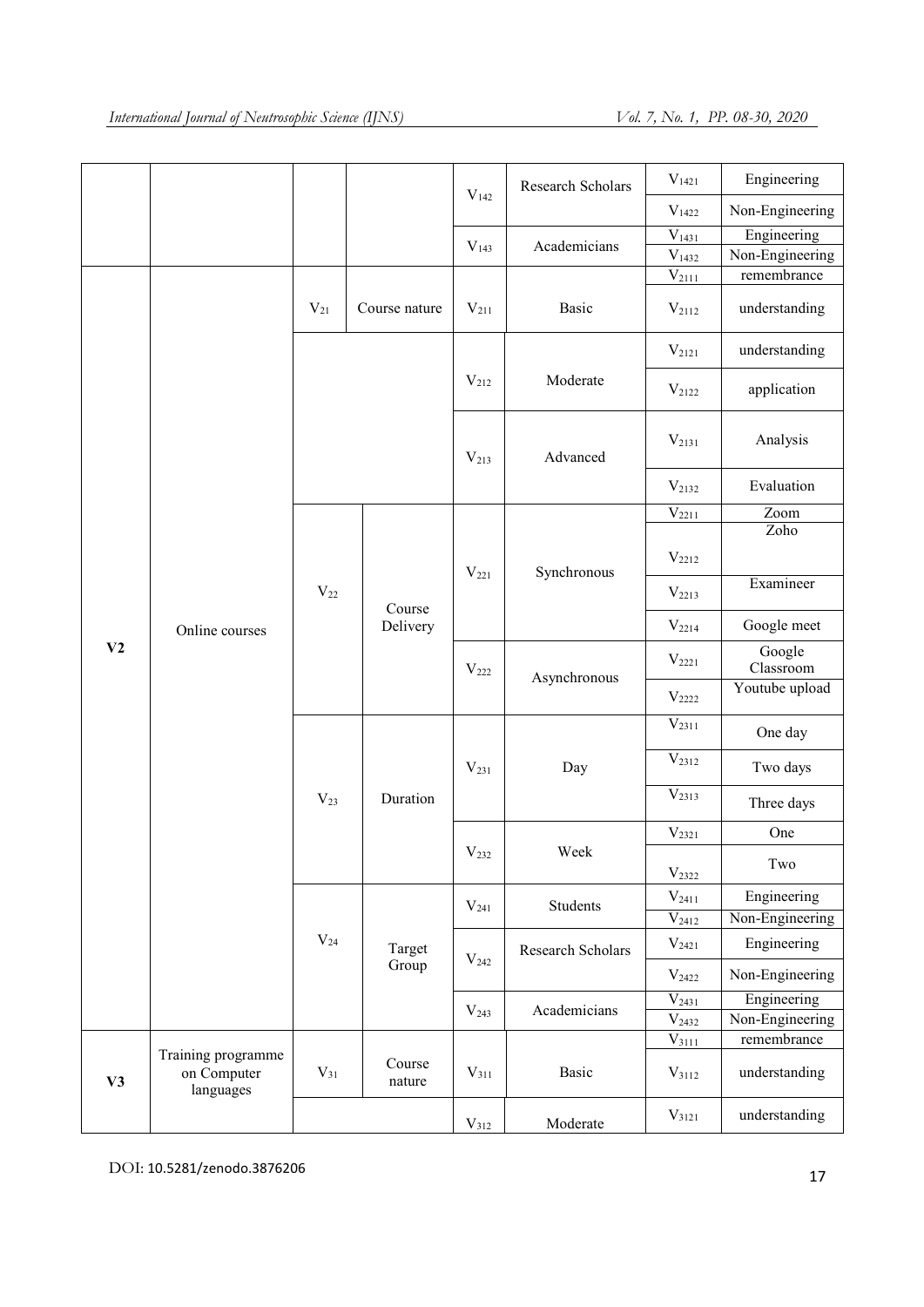|                |             |          |            |                  |                    | $V_{3122}$            | application         |
|----------------|-------------|----------|------------|------------------|--------------------|-----------------------|---------------------|
|                |             |          |            | $V_{313}$        | Advanced           | $V_{3131}$            | Analysis            |
|                |             |          |            |                  |                    | $V_{3132}$            | Evaluation          |
|                |             |          |            |                  |                    | $V_{3211}$            | Zoom                |
|                |             |          |            |                  |                    |                       | Zoho                |
|                |             |          |            | $\rm V_{321}$    | Synchronous        | $V_{3212}$            |                     |
|                |             | $V_{32}$ | Course     |                  |                    | $V_{3213}$            | Examineer           |
|                |             |          | Delivery   |                  |                    | $V_{3214}$            | Google meet         |
|                |             |          |            | $V_{322}$        |                    | $V_{3221}$            | Google<br>Classroom |
|                |             |          |            |                  | Asynchronous       | $V_{3222}$            | Youtube upload      |
|                |             |          |            |                  |                    | $V_{3311}$            | One day             |
|                |             |          |            | $\rm V_{331}$    | Day                | $V_{3312}$            | Two days            |
|                |             | $V_{33}$ | Duration   |                  |                    | $V_{3313}$            | Three days          |
|                |             |          |            |                  |                    | $V_{3321}$            | One                 |
|                |             |          |            | $V_{332}$        | Week               | $V_{3322}$            | Two                 |
|                |             |          |            | $V_{341}$        | Students           | $V_{3411}$            | Engineering         |
|                |             |          |            |                  |                    | $V_{3412}$            | Non-Engineering     |
|                |             | $V_{34}$ | Target     | $V_{342}$        | Research Scholars  | $V_{3421}$            | Engineering         |
|                |             |          | Group      |                  |                    | $V_{3422}$            | Non-Engineering     |
|                |             |          |            |                  |                    | $V_{3431}$            | Engineering         |
|                |             |          |            | V <sub>343</sub> | Academicians       | $V_{3432}$            | Non-Engineering     |
|                |             |          |            |                  |                    | $\overline{V}_{4111}$ | Merit-based         |
|                |             | $V_{41}$ | <b>MOU</b> | $\rm V_{411}$    | Internship         | $\rm V_{4112}$        | All students        |
|                |             |          |            |                  | $V_{4121}$         | Merit-based           |                     |
|                | Industrial  |          |            | $V_{412}$        | Placement          | $V_{4122}$            | All students        |
| V <sub>4</sub> | Partnership |          |            |                  |                    | $V_{4211}$            | Partial             |
|                |             | $V_{42}$ | Financial  | $V_{421}$        | Equipment purchase | $V_{4212}$            | Complete            |
|                |             |          | Support    | $\rm{V}_{422}$   | Program            | $V_{4221}$            | Partial             |
|                |             |          |            |                  | organization       | $\rm V_{4222}$        | Complete            |
|                |             |          |            | $V_{431}$        | Knowledge sharing  | $V_{4311}$            | Periodic            |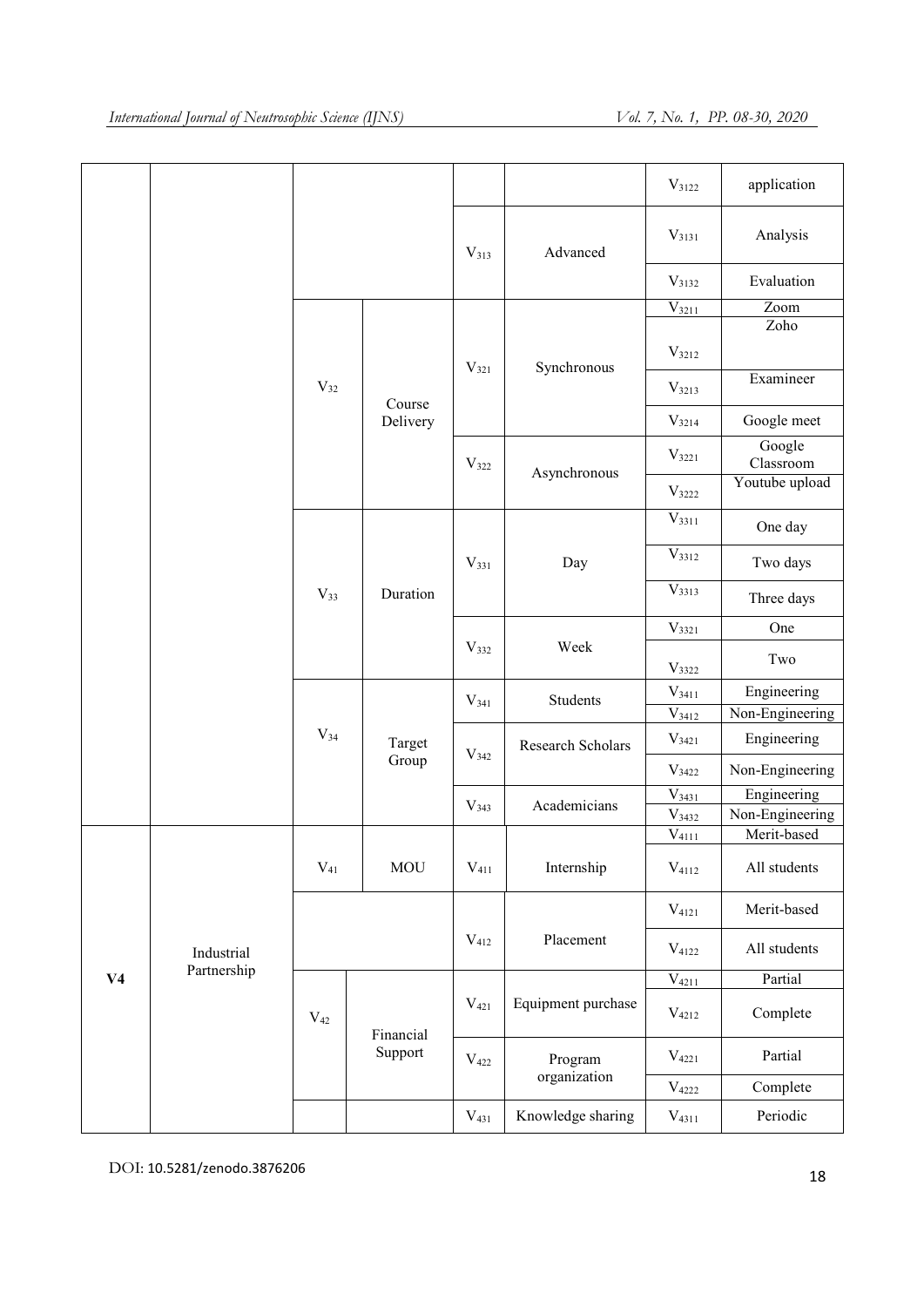|                |              | $V_{43}$ | Technical    |                  |                      | $V_{4312}$          | Regular             |
|----------------|--------------|----------|--------------|------------------|----------------------|---------------------|---------------------|
|                |              |          | Support      |                  |                      | $V_{4321}$          | Periodic            |
|                |              |          |              | $V_{432}$        | <b>Experts Visit</b> | $V_{4322}$          | Regular             |
|                |              |          |              |                  |                      | $V_{5111}$          | Scopus              |
|                |              | $V_{51}$ | Publications | $V_{511}$        | National             | $\rm V_{5112}$      | ICI                 |
|                |              |          |              |                  |                      | $V_{5121}$          | Scopus              |
|                |              |          |              | $V_{512}$        | International        | $V_{5122}$          | ICI                 |
|                |              |          |              |                  |                      | $V_{5211}$          | lecture             |
|                |              | $V_{52}$ |              | $V_{521}$        | Teacher-Centered     | $\mathrm{V}_{5212}$ | chalk & talk        |
|                |              |          | Pedagogy     | $V_{522}$        | Learner-Centered     | $V_{5221}$          | Blended             |
|                | Professional |          |              |                  |                      | $V_{5222}$          | ICT                 |
| V <sub>5</sub> | Efficiency   | $V_{53}$ |              | $V_{531}$        | Own                  | $V_{5311}$          | original            |
|                |              |          | Content      |                  |                      | V <sub>5312</sub>   | modified            |
|                |              |          | preparation  | V <sub>532</sub> | <b>Experts Visit</b> | $V_{5321}$          | Web sources         |
|                |              |          |              |                  |                      | V <sub>5322</sub>   | Youtube             |
|                |              |          |              |                  |                      | $\mathrm{V}_{5411}$ | Zoom                |
|                |              |          |              | $V_{541}$        |                      | $V_{5412}$          | Zoho                |
|                |              | $V_{54}$ | Course       |                  | <b>OER</b>           | $V_{5413}$          | Google meet         |
|                |              |          | Delivery     |                  |                      | $V_{5414}$          | Examineer           |
|                |              |          |              | V <sub>542</sub> |                      | $V_{5421}$          | Google<br>Classroom |
|                |              |          |              |                  | Asynchronous         | $V_{5422}$          | Youtube upload      |

In the above table, the input objects such as webinars, online courses, training programs are represented as the input enveloping vertices V1, V2, and V3 in Fig 3.1,3.2 and 3.3 respectively. The intervening object Industrial Partnership is represented as V4 in Fig 3.4. The output object Professional Efficiency is represented as V5 in Fig 3.5.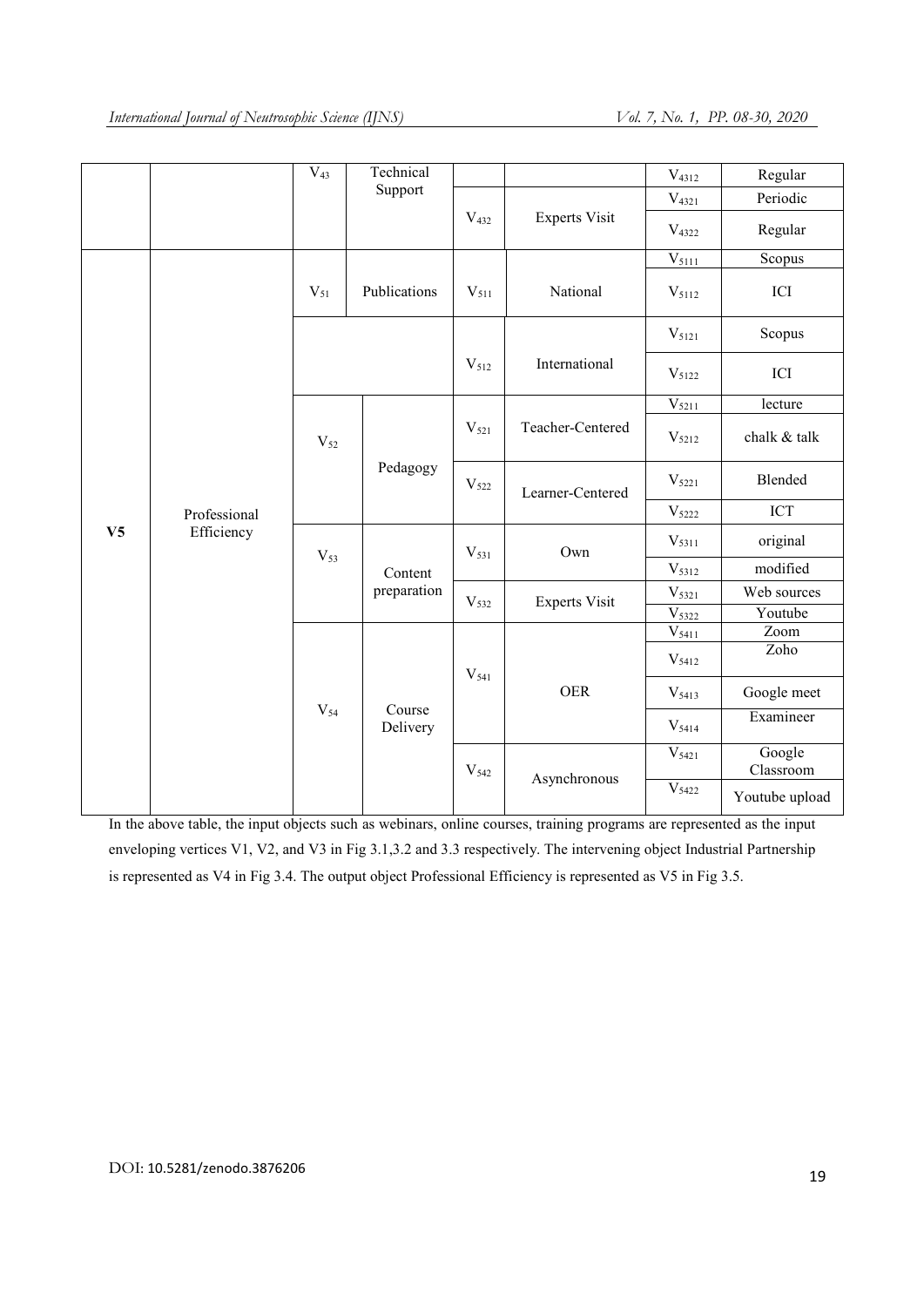

Fig.3.1 Representation of Input Object V1



Fig.3.2 Representation of Input Object V2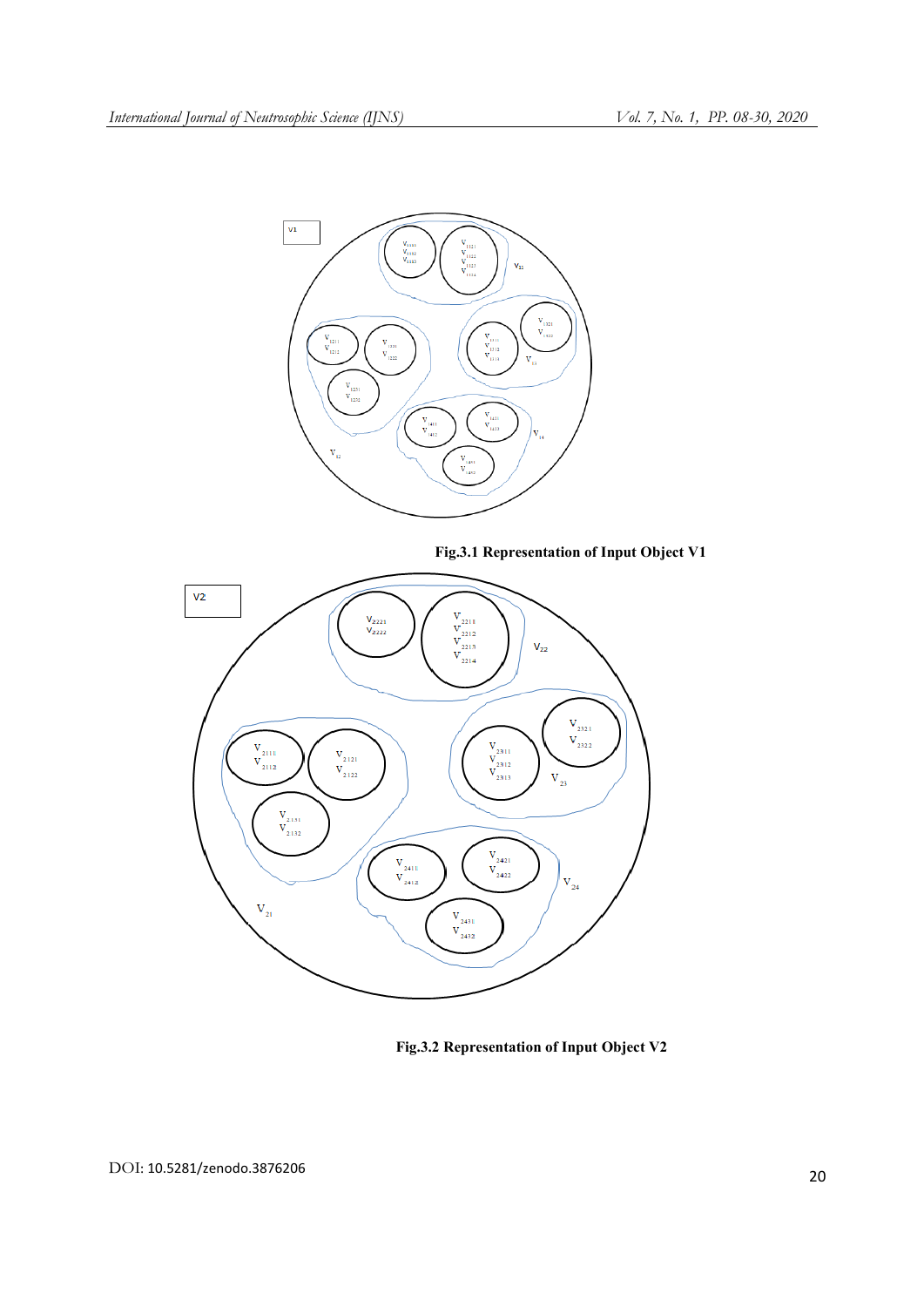

Fig.3.3 Representation of Input Object V3



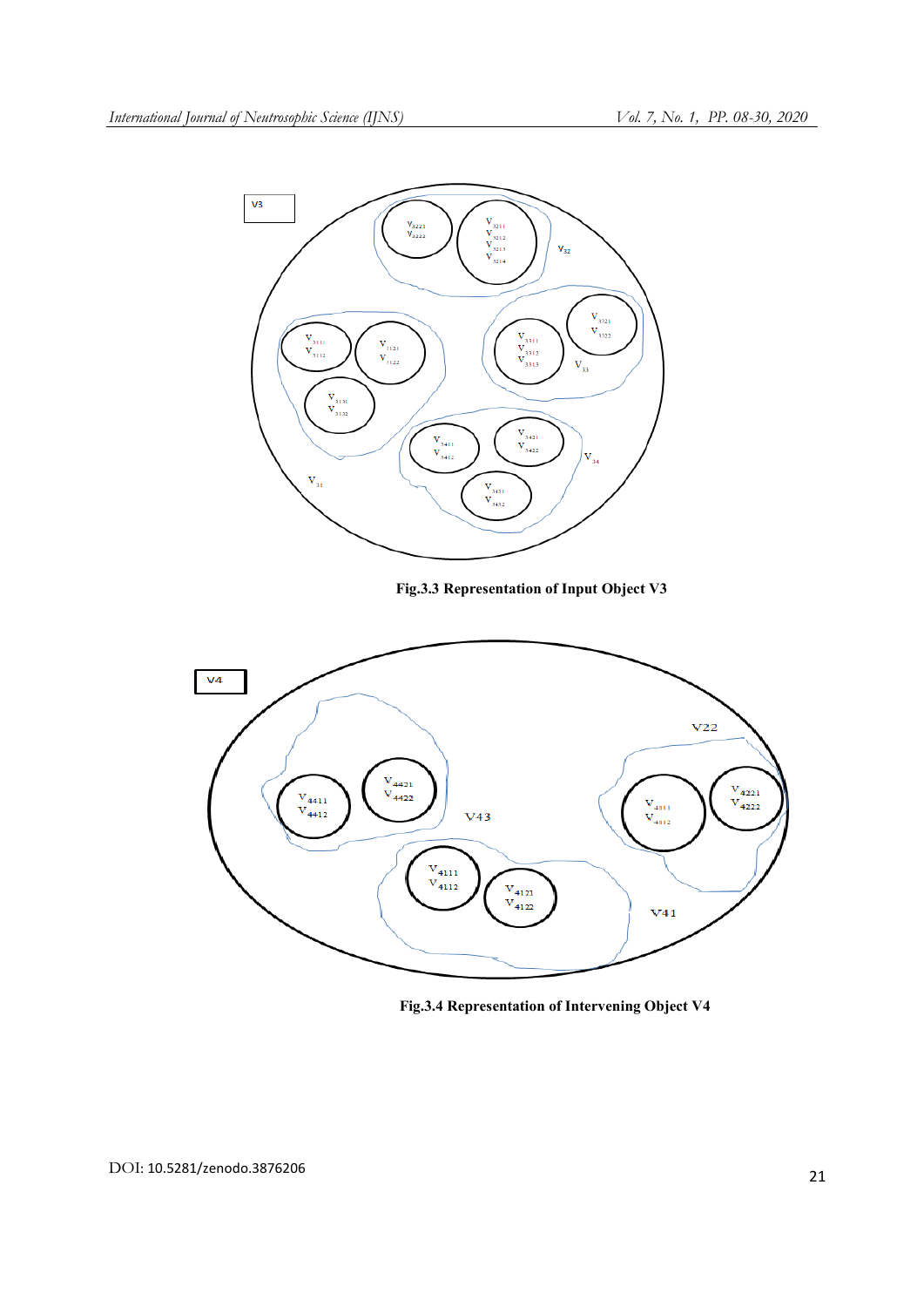

Fig.3.5 Representation of Output Object V5

Each enveloping vertices comprises of many attribute and sub-attribute values. To determine the desired output with and without the combination of input and intervene objects, the dominant attributes are chosen by the decisionmakers. The dominant attribute values of the objects are represented in Table 3.2

|  | <b>Table 3.2 Representation of Dominant Attributes</b> |
|--|--------------------------------------------------------|
|--|--------------------------------------------------------|

| <b>Vertex</b> | Representation |          | <b>Vertex Attributes</b><br><b>Vertex Sub Attributes</b> |           |              |            |                            |
|---------------|----------------|----------|----------------------------------------------------------|-----------|--------------|------------|----------------------------|
| V1            | Webinars       | $V_{11}$ | Focus                                                    | $V_{111}$ | General      | $V_{1111}$ | Education                  |
|               |                | $V_{12}$ | Resource<br>persons                                      | $V_{122}$ | National     | $V_{1221}$ | <b>AICTE</b><br>affiliated |
|               |                | $V_{13}$ | Duration                                                 | $V_{131}$ | Day          | $V_{1312}$ | Two days                   |
|               |                | $V_{14}$ | <b>Target Group</b>                                      | $V_{143}$ | Academicians | $V_{1431}$ | Engineering                |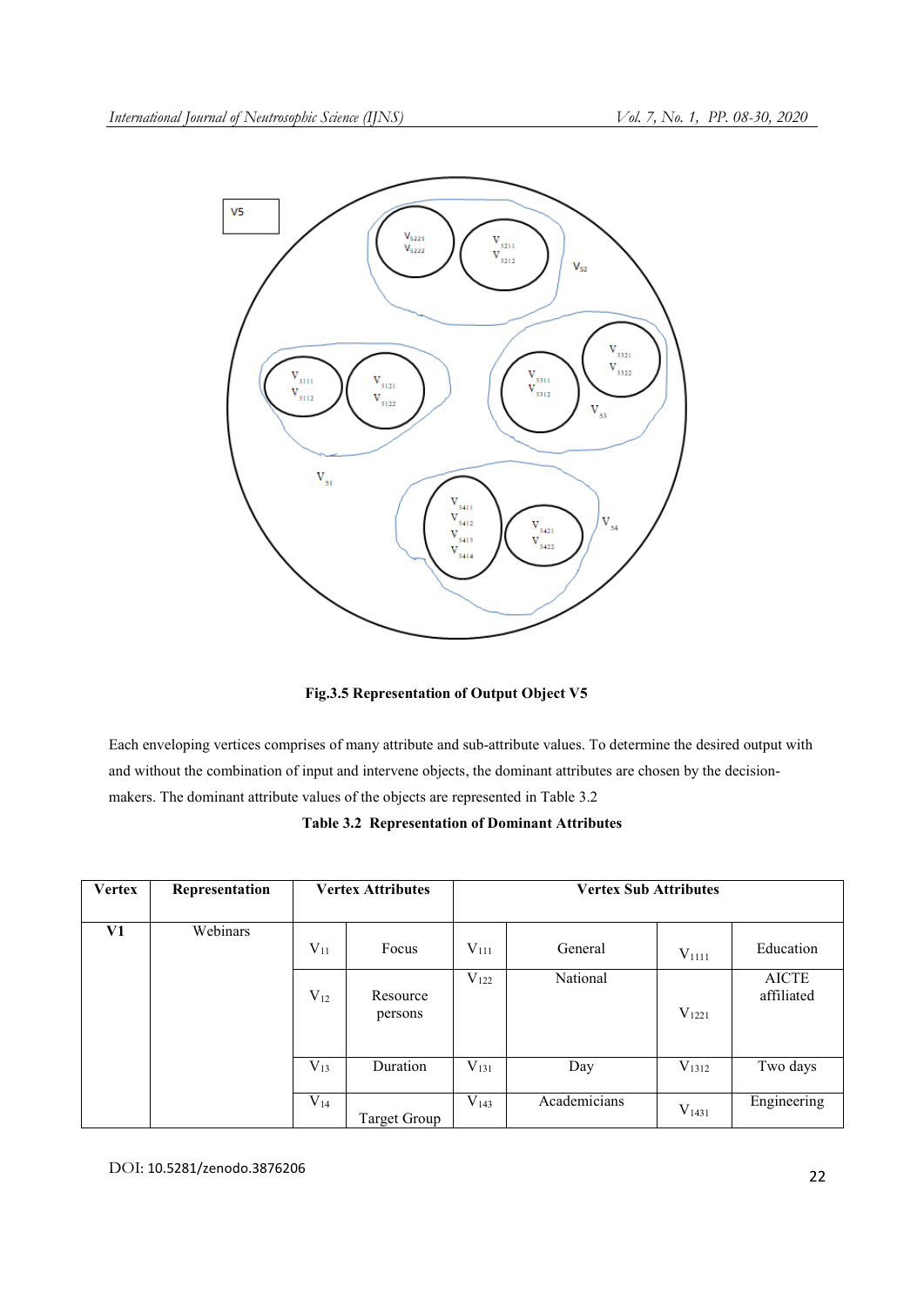| $\overline{\mathbf{V2}}$ | Online courses<br>Course Nature,          | $\rm V_{21}$        | Course nature          | $V_{212}$            | Moderate                | $V_{2122}$               | application                 |
|--------------------------|-------------------------------------------|---------------------|------------------------|----------------------|-------------------------|--------------------------|-----------------------------|
|                          |                                           | $V_{22}$            | Course<br>Delivery     | $\overline{V}_{222}$ | Asynchronous            | $V_{2221}$               | Google<br>Classroom         |
|                          |                                           | $V_{23}$            | Duration               | $V_{231}$            | Day                     | V <sub>2312</sub>        | Two days                    |
|                          |                                           | $V_{24}$            | <b>Target Group</b>    | V <sub>243</sub>     | Academicians            | $V_{2431}$               | Engineering                 |
| V3                       | Training program on<br>Computer languages | $V_{31}$            | Course nature          | $V_{311}$            | Moderate                | $\rm V_{3122}$           | application                 |
|                          |                                           | $V_{32}$            | Course<br>Delivery     | $V_{321}$            | Synchronous             | $V_{3214}$               | Google meet                 |
|                          |                                           | $\overline{V_{33}}$ | Duration               | $\overline{V}_{332}$ | Week                    | $V_{3321}$               | One                         |
|                          |                                           | $V_{34}$            | <b>Target Group</b>    | $\overline{V}_{343}$ | Academicians            | $V_{3431}$               | Engineering                 |
| V <sub>4</sub>           | Industrial<br>Partnership                 | $V_{41}$            | <b>MOU</b>             | $V_{412}$            | Placement               | $V_{4121}$<br>$V_{4122}$ | Merit-based<br>All students |
|                          |                                           | $V_{42}$            | Financial<br>Support   | $V_{422}$            | Program organization    | $V_{4222}$               | Complete                    |
|                          |                                           | $V_{43}$            | Technical              | $\overline{V}_{432}$ | <b>Experts Visit</b>    | $V_{4322}$               | Regular                     |
|                          |                                           |                     | Support                |                      |                         | $V_{4312}$               | Regular                     |
| $\overline{\mathbf{V5}}$ | Professional<br>Efficiency                | $V_{51}$            | Publications           | $V_{511}$            | National                | $\mathrm{V}_{5111}$      | Scopus                      |
|                          |                                           | $V_{52}$            | Pedagogy               | V <sub>522</sub>     | Learner-Centered        | $\mathrm{V}_{5221}$      | Blended                     |
|                          |                                           | $V_{53}$            | Content<br>preparation | $V_{531}$            | $\overline{\text{Own}}$ | $V_{5311}$               | original                    |
|                          |                                           | $V_{54}$            | Course<br>Delivery     | $V_{542}$            | Asynchronous            | $\overline{V_{5421}}$    | Google<br>Classroom         |

The Dominant Enveloping vertices are presented in Fig 3.6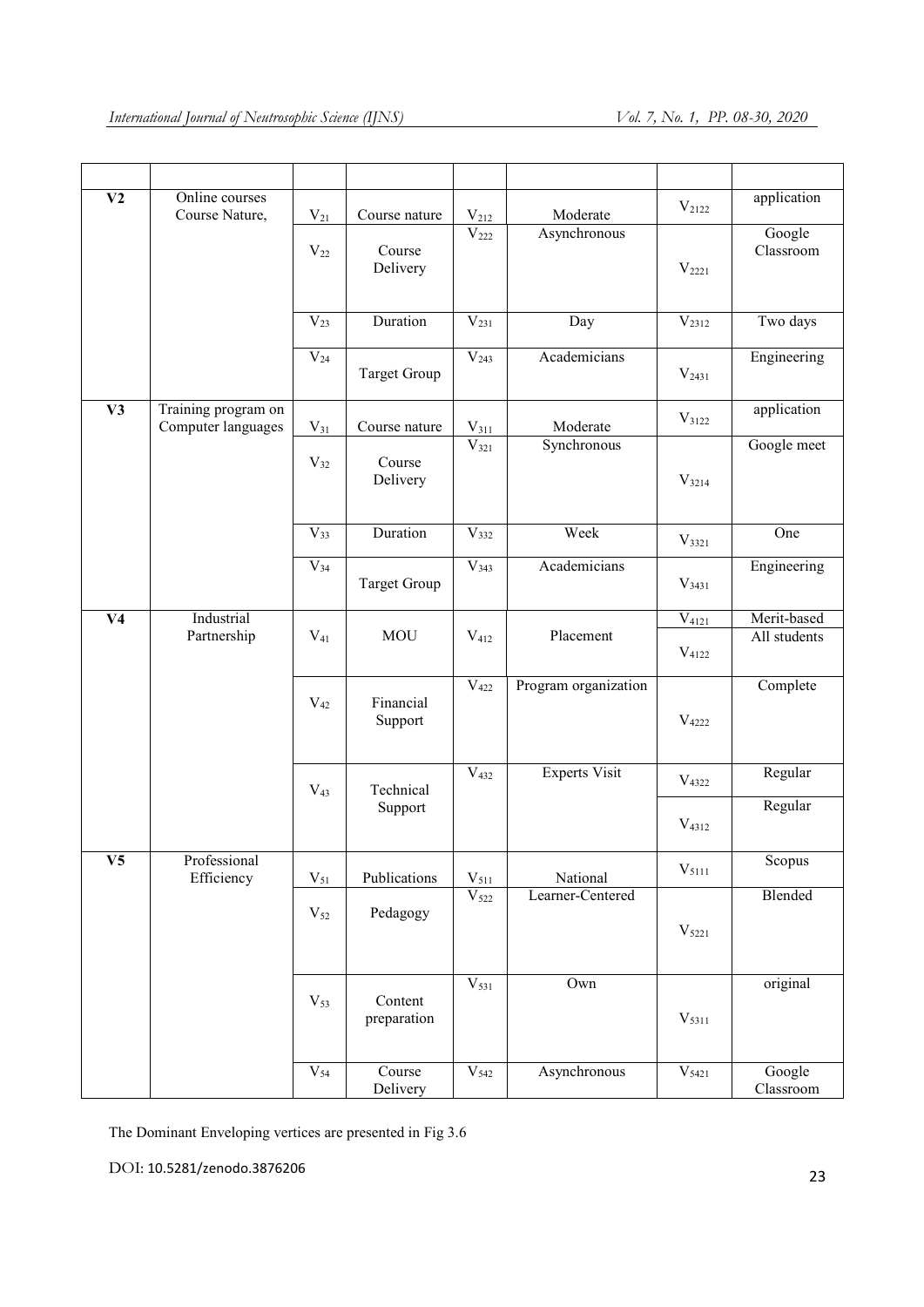

Fig. 3.6 Dominant Enveloping vertices

# 3.1 Decision-Making Scenario I

The institution is certain of the dominant sub-attributes and makes decisions based on dominant attributes of the input objects. The graphical representation of attribute relation between input dominant enveloping vertices and the output dominating attribute vertex with simple plithogenic fuzzy connectors is presented in Fig 3.7



Fig.3.7 Representation of Decision-Making Scenario I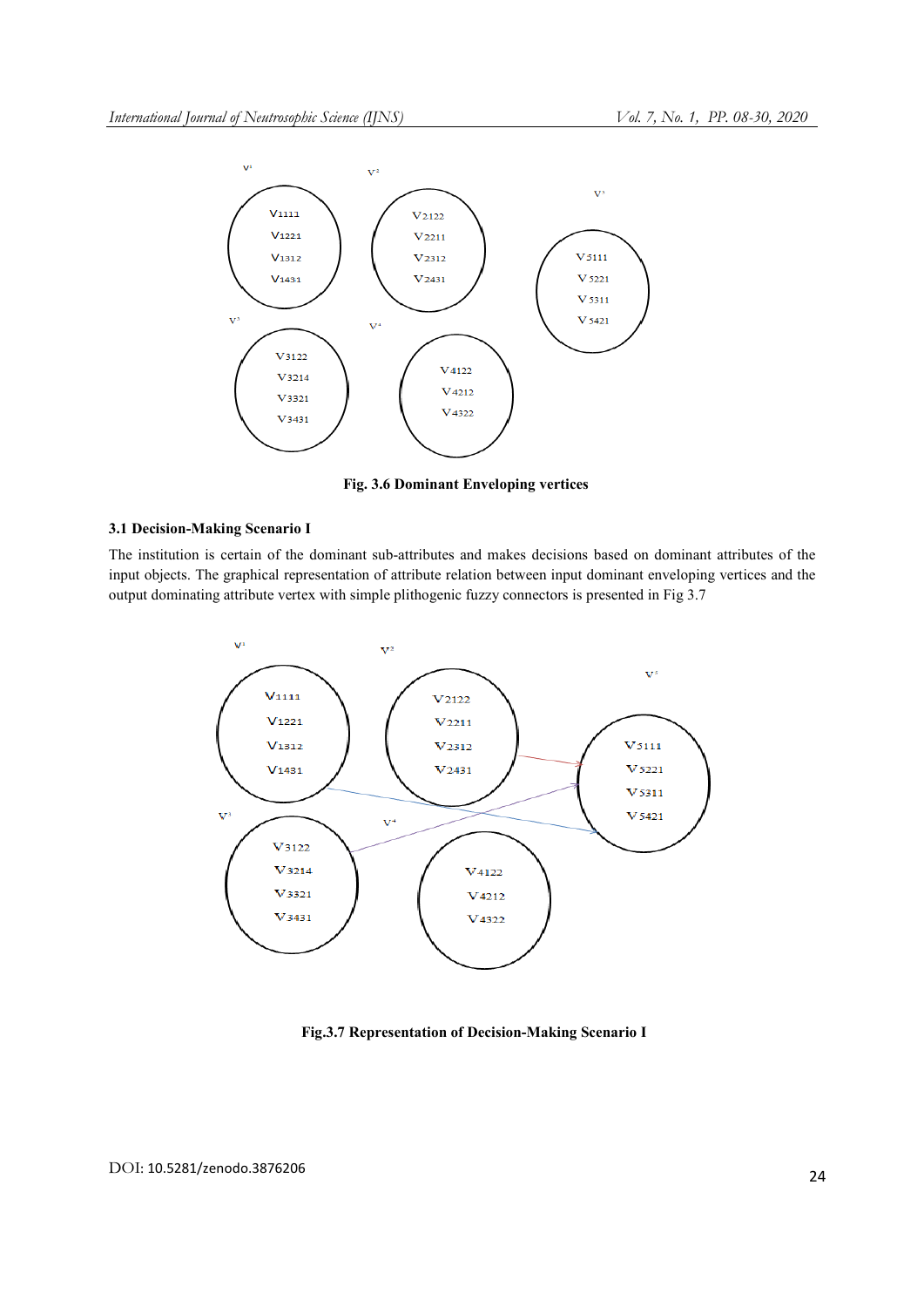The dominant attribute relational matrix representation between the input objects on the output objects is presented as follows

|            | $V_{5111}$ | $V_{5221}$ | $V_{5311}$ | $V_{5421}$ |
|------------|------------|------------|------------|------------|
| $V_{1111}$ | 0.55       | 0.2        | 0.5        | 0.6        |
| $V_{1221}$ | 0.8        | 0.5        | 0.5        | 0.8        |
| $V_{1312}$ | 0.75       | 0.6        | 0.6        | 0.9        |
| $V_{1431}$ | 0.65       | 0.8        | 0.1        | 0.4        |
| $V_{2122}$ | 0.5        | 0.9        | 0.3        | 0.6        |
| $V_{2211}$ | 0.3        | 0.5        | 0.6        | 0.8        |
| $V_{2312}$ | 0.45       | 0.4        | 0.4        | 0.9        |
| $V_{2431}$ | 0.6        | 0.8        | 0.2        | 0.4        |
| $V_{3122}$ | 0.85       | 0.2        | 0.8        | 0.8        |
| $V_{3214}$ | 0.9        | 0.3        | 0.9        | 0.9        |
| $V_{3321}$ | 0.5        | 0.55       | 0.5        | 0.4        |
| $V_{3431}$ | 0.6        | 0.8        | 0.2        | 0.4        |

The frequency matrix as discussed by [14] shall be constructed to rank the dominant attributes of input objects contributing to the dominant attribute of the output object. This is a simple decision-making environment as it does not involve the role of an intervening object.

# 3.2 Decision Making Scenario II

The institution is certain of the dominant sub-attributes and makes decisions based on dominant attributes of the input and intervene objects. The graphical representation of attribute relation between input and intervene dominant enveloping vertices and the output dominating attribute vertex with combined plithogenic fuzzy connectors is presented in Fig.3.8



Fig.3.8 Representation of Decision-Making Scenario II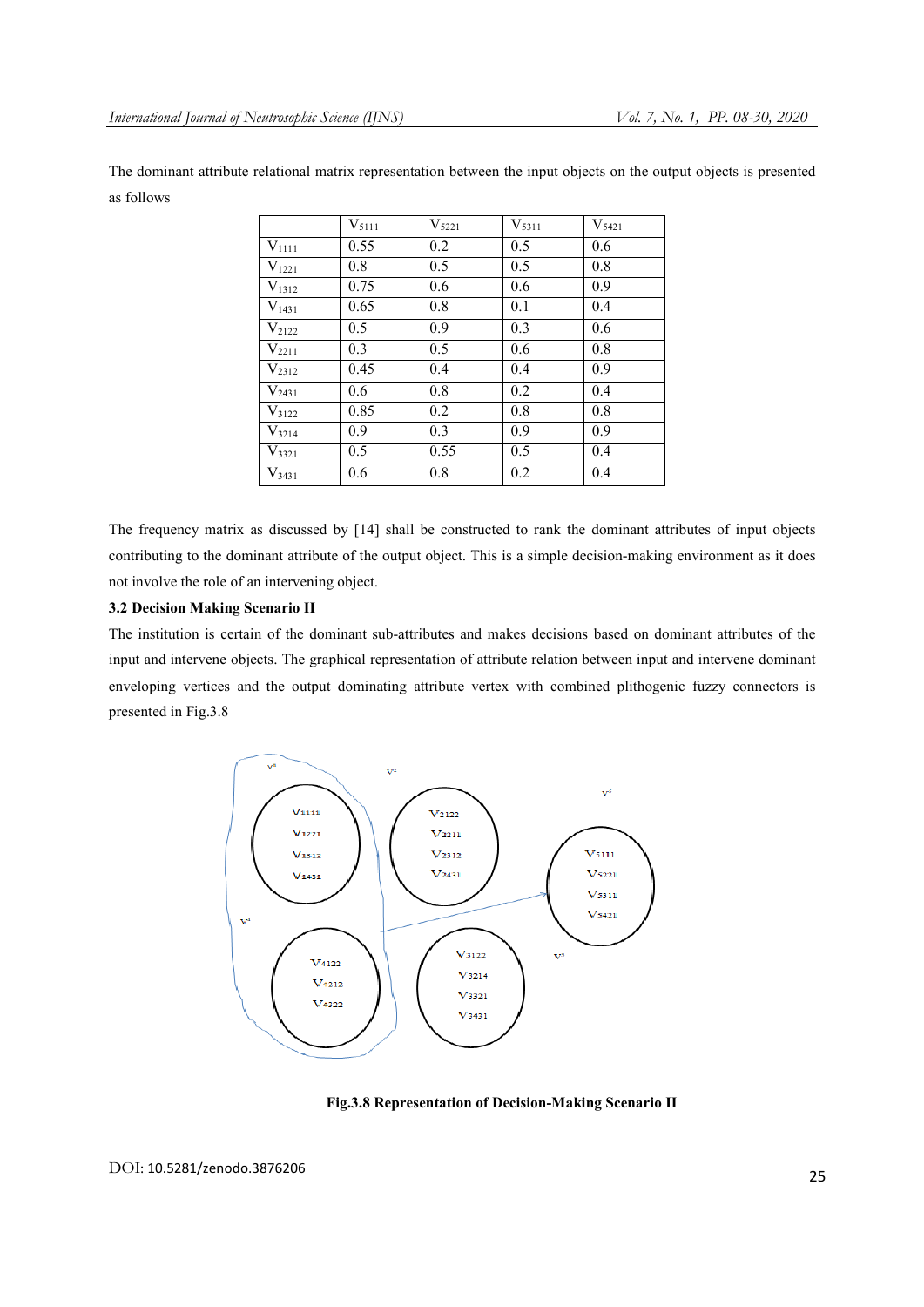|                         | $V_{5111}$ | $V_{5221}$ | $V_{5311}$ | $V_{5421}$ |
|-------------------------|------------|------------|------------|------------|
| $V_{1111}, V_{4122}$    | 0.65       | 0.6        | 0.5        | 0.6        |
| $V_{1111}, V_{4212}$    | 0.8        | 0.65       | 0.7        | 0.8        |
| $V_{1111}, V_{4322}$    | 0.56       | 0.7        | 0.9        | 0.6        |
| $V_{1221}, V_{4122}$    | 0.75       | 0.8        | 0.85       | 0.6        |
| $V_{1221}$ , $V_{4212}$ | 0.9        | 0.6        | 0.95       | 0.8        |
| $V_{1221}$ , $V_{4322}$ | 0.6        | 0.8        | 0.45       | 0.9        |
| $V_{1312}, V_{4122}$    | 0.53       | 0.7        | 0.75       | 0.7        |
| $V_{1312}, V_{4212}$    | 0.43       | 0.5        | 0.6        | 0.7        |
| $V_{1312}$ , $V_{4322}$ | 0.5        | 0.6        | 0.78       | 0.7        |
| $V_{1431}, V_{4122}$    | 0.62       | 0.85       | 0.8        | 0.69       |
| $V_{1431}, V_{4212}$    | 0.67       | 0.78       | 0.7        | 0.63       |
| $V_{1431}, V_{4322}$    | 0.6        | 0.89       | 0.58       | 0.7        |

The dominant attribute relational matrix representation between the input and intervene objects on the output objects is presented as follows

The frequency matrix shall be constructed to rank the combined dominant attributes of input and intervene objects contributing to the dominant attribute of the output object. This is a little complex decision-making environment as it involves the role of an intervening object. Fig 3.9 presents the graphical representation of it.





# 3.3 Decision Making Scenario III

The institution is certain of the dominant sub-attributes. Let us consider a situation, suppose if the institution decides to conduct a webinar with a focus on general, but not able to decide whether to give priority to Education, Health or Psychology, then the decision-making environment becomes more complex. The graphical representation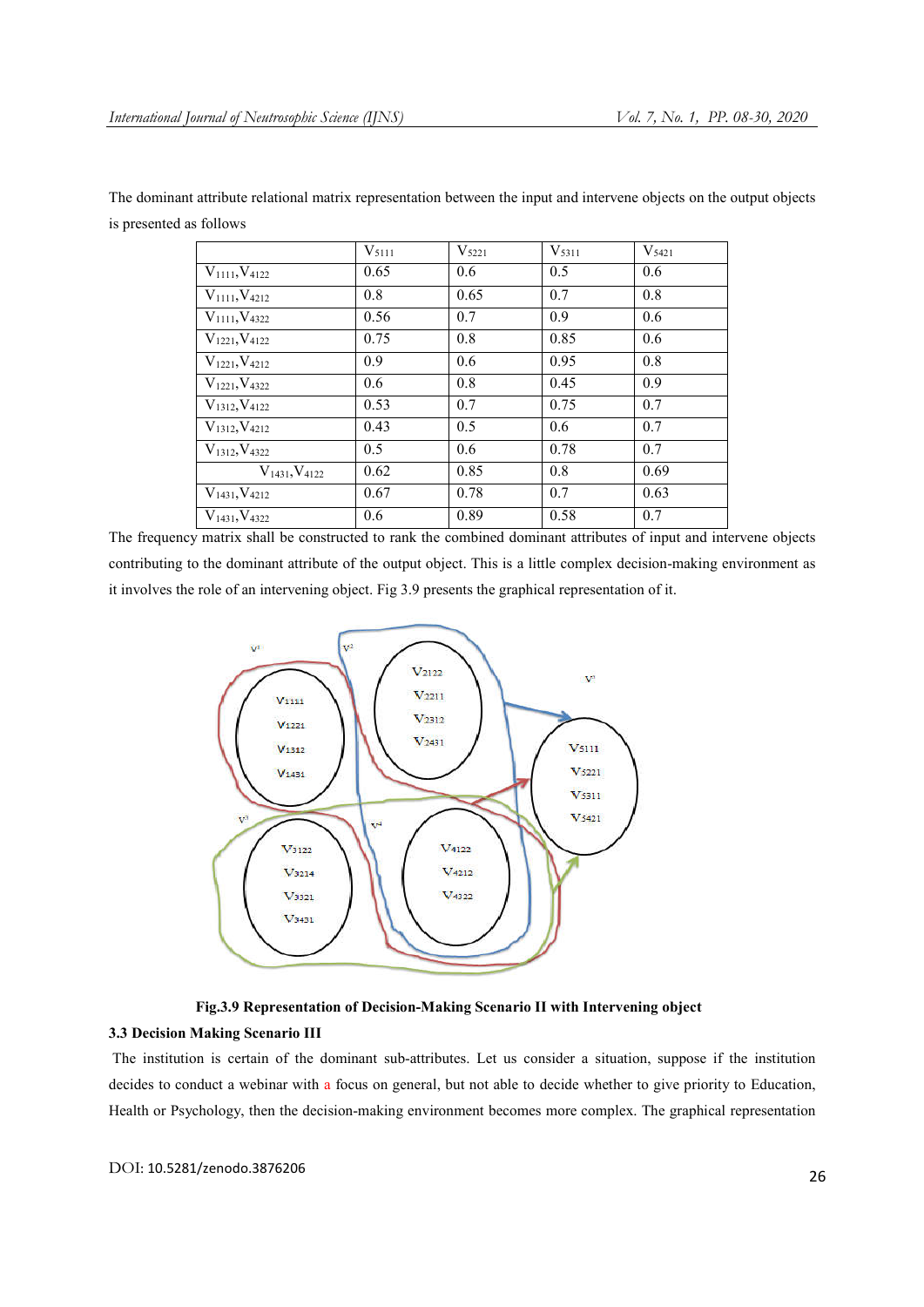of all sub-attribute relation between input and the output dominating attribute vertex with simple plithogenic fuzzy connectors is presented in Fig. 3.10



Fig. 3.10 Representation of Decision-Making Scenario III

|            | $V_{5111}$ | $V_{5221}$ | $V_{5311}$ | $V_{5421}$ |
|------------|------------|------------|------------|------------|
| $V_{1111}$ | 0.55       | 0.2        | 0.5        | 0.6        |
| $V_{1112}$ | 0.6        | 0.55       | 0.7        | 0.85       |
| $V_{1113}$ | 0.5        | 0.3        | 0.6        | 0.6        |
| $V_{1221}$ | 0.8        | 0.4        | 0.4        | 0.8        |
| $V_{1312}$ | 0.7        | 0.64       | 0.6        | 0.9        |
| $V_{1431}$ | 0.6        | 0.89       | 0.62       | 0.4        |
| $V_{2122}$ | 0.54       | 0.9        | 0.73       | 0.6        |
| $V_{2211}$ | 0.83       | 0.5        | 0.6        | 0.8        |
| $V_{2312}$ | 0.4        | 0.4        | 0.45       | 0.9        |
| $V_{2431}$ | 0.6        | 0.8        | 0.72       | 0.49       |
| $V_{3122}$ | 0.9        | 0.52       | 0.8        | 0.8        |
| $V_{3214}$ | 0.95       | 0.63       | 0.9        | 0.9        |
| $V_{3321}$ | 0.5        | 0.8        | 0.5        | 0.43       |
| $V_{3431}$ | 0.6        | 0.8        | 0.52       | 0.4        |

The dominant attribute relational matrix representation is as follows

## 3.4 Decision-Making Scenario IV

This decision-making situation is characterized when the institution is uncertain of the dominant sub-attribute values of the input object. Suppose if the institution decides to conduct a webinar with focus on general, but not able to decide whether to give priority to Education, Health or Psychology, In this case, the dominant sub-attribute value is not certain and suppose it wishes to collaborate with the industry then the decision-making environment becomes highly complex. Fig 3.11 presents this graphically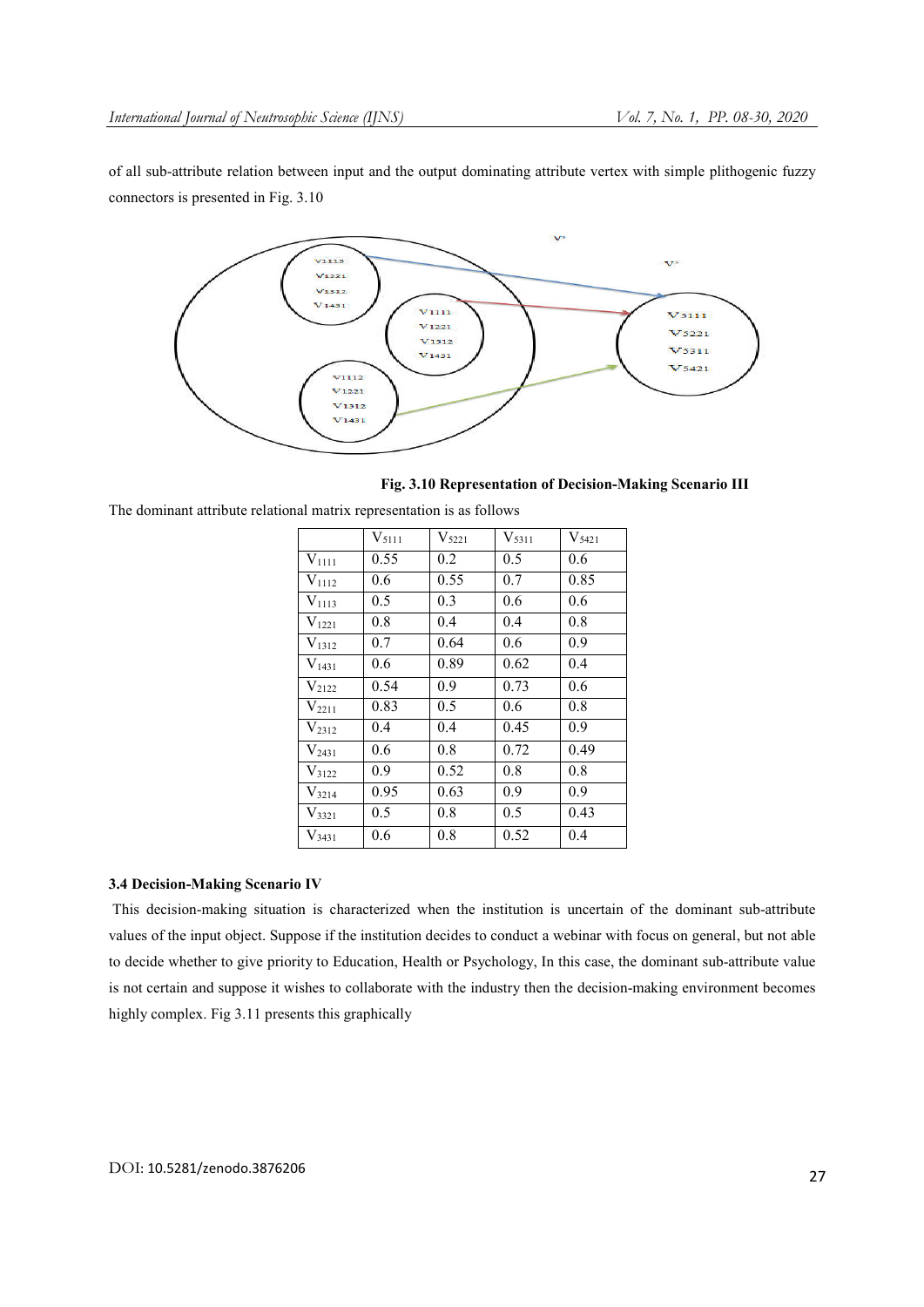

Fig.3.11 Representation of Decision-Making Scenario IV

|                         | $V_{5111}$ | $V_{5221}$ | $V_{5311}$ | $V_{5421}$ |
|-------------------------|------------|------------|------------|------------|
| $V_{1111}, V_{4122}$    | 0.65       | 0.6        | 0.5        | 0.6        |
| $V_{1111}, V_{4212}$    | 0.8        | 0.65       | 0.7        | 0.8        |
| $V_{1111}, V_{4322}$    | 0.56       | 0.7        | 0.9        | 0.6        |
| $V_{1112}, V_{4122}$    | 0.52       | 0.68       | 0.57       | 0.66       |
| $V_{1112}$ , $V_{4212}$ | 0.45       | 0.67       | 0.72       | 0.56       |
| $V_{1112}, V_{4322}$    | 0.56       | 0.68       | 0.74       | 0.69       |
| $V_{1113}, V_{4122}$    | 0.67       | 0.79       | 0.83       | 0.79       |
| $V_{1113}$ , $V_{4212}$ | 0.57       | 0.82       | 0.74       | 0.68       |
| $V_{1113}$ , $V_{4322}$ | 0.5        | 0.7        | 0.7        | 0.6        |
| $V_{1221}, V_{4122}$    | 0.75       | 0.8        | 0.85       | 0.6        |
| $V_{1221}, V_{4212}$    | 0.9        | 0.6        | 0.95       | 0.8        |
| $V_{1221}, V_{4322}$    | 0.6        | 0.8        | 0.45       | 0.9        |
| $V_{1312}, V_{4122}$    | 0.53       | 0.7        | 0.75       | 0.7        |
| $V_{1312}, V_{4212}$    | 0.43       | 0.5        | 0.6        | 0.7        |
| $V_{1312}, V_{4322}$    | 0.5        | 0.6        | 0.78       | 0.7        |
| $V_{1431}, V_{4122}$    | 0.62       | 0.85       | 0.8        | 0.69       |
| $V_{1431}, V_{4212}$    | 0.67       | 0.78       | 0.7        | 0.63       |
| $V_{1431}, V_{4322}$    | 0.6        | 0.89       | 0.58       | 0.7        |

The dominant attribute relational matrix representation is as follows

The ranking of the attributes contributing to Professional efficiency corresponding to each decision-making environment is presented in Table 3.3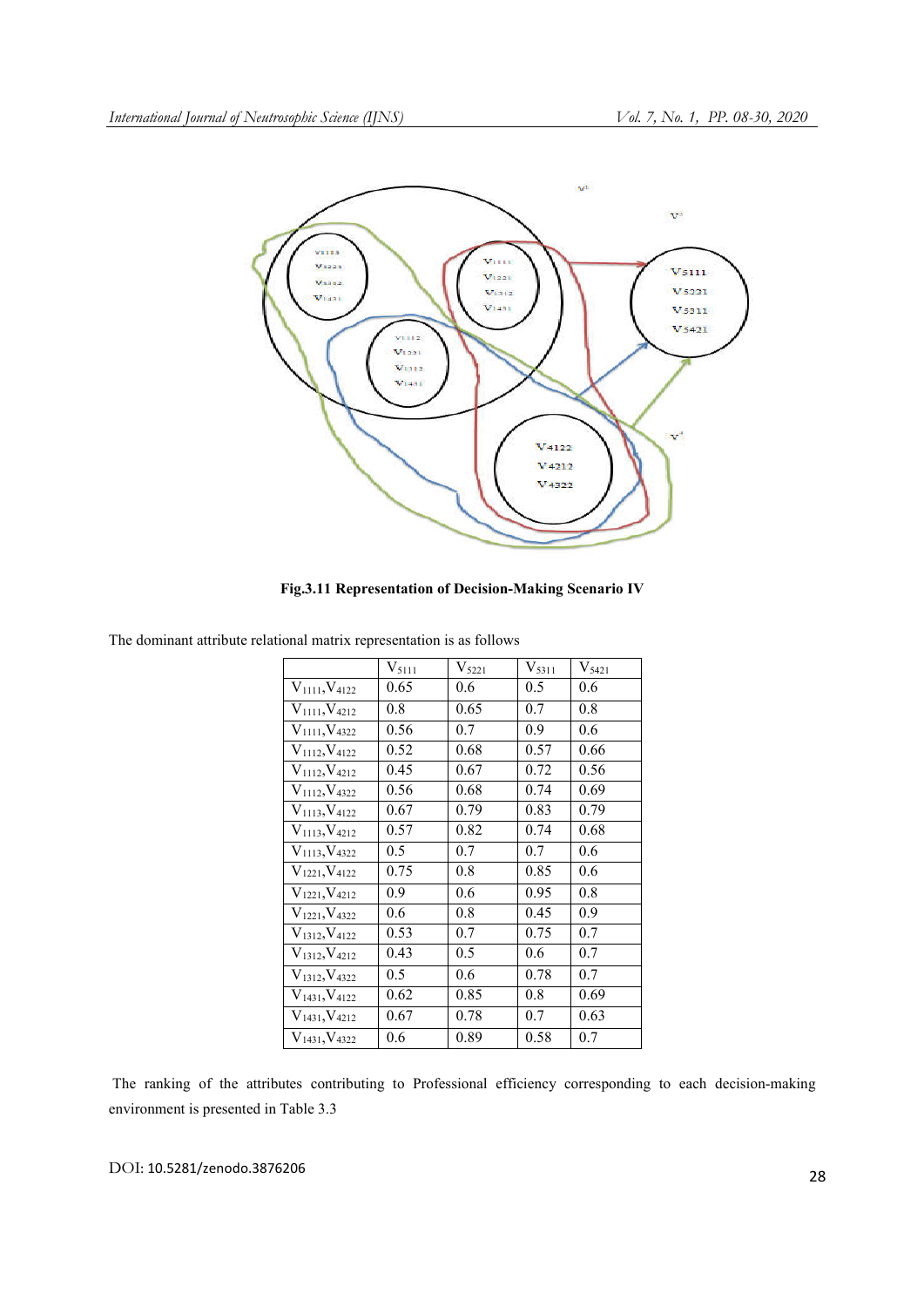| <b>Decision Making</b><br>Environment | Ranking of the Attributes contributing to Professional Efficiency                                                                                                                  |
|---------------------------------------|------------------------------------------------------------------------------------------------------------------------------------------------------------------------------------|
| Decision Making                       | $V_{1312} > V_{1221} > V_{3122} > V_{1221} > V_{2122} >$                                                                                                                           |
| Scenario I                            | $V_{2211} > V_{2431} > V_{1111} > V_{2312} > V_{1431} > V_{3431} > V_{3321}$                                                                                                       |
| Decision Making                       | $V_{1221}$ , $V_{4212}$ $V_{1221}$ , $V_{4322}$ $V_{1431}$ , $V_{4122}$ $V_{1111}$ , $V_{4212}$ , $V_{1221}$ , $V_{4122}$ $V_{1431}$ ,                                             |
| Scenario II                           | $V_{4322} > V_{1312}$ , $V_{4122} > V_{1312}$ , $V_{4322} > V_{1111}$ , $V_{4122} > V_{1312}$ , $V_{4212}$                                                                         |
| Decision Making                       | $V_{3214} > V_{2431} > V_{1312} > V_{2122} > V_{3122} > V_{1111} > V_{2211} > V_{1431} > V_{1221} > V_{3431} >$                                                                    |
| Scenario III                          | $V_{3321} > V_{2312} > V_{1112} > V_{1113}$                                                                                                                                        |
| Decision Making                       | $V_{1221}$ , $V_{4212} > V_{1113}$ , $V_{4122} > V_{1221}$ , $V_{4122} > V_{1431}$ , $V_{4122} > V_{1111}$ , $V_{4212} > V_{1113}$ , $V_{4212} > V_{1431}$ , $V_{4212} > V_{1431}$ |
| Scenario IV                           | $V_{1431}V_{4322} > V_{1111}V_{4322} > V_{1221}V_{4322} > V_{1312}V_{4122} > V_{1112}V_{4322} > V_{1312}V_{4322} > V_{1113}V_{4322}$                                               |
|                                       | $V_{1112}$ , $V_{4122} > V_{1112}$ , $V_{4212} > V_{1111}$ , $V_{4122} > V_{1312}$ , $V_{4212}$                                                                                    |

Table 3.3 Ranking of the attributes

## 4. Discussion

The ranking of the input attribute values of the dominant attributes contributing to the output dominant attribute values shows the significance of the individual contribution of each input attribute value. In the first decision-making scenario, the attribute values of the input object are ranked. In the second decision making a scenario the combined attribute values of input and intervene objects are ranked. This helps in finding the combined effect towards the attainment of the output attribute values. In the third decision-making scenario, the ranking of sub-attribute values are made, in this case, there was a choice to choose between Education ( $V_{1111}$ ), Health ( $V_{1112}$ ) or Psychology ( $V_{1113}$ ), but the preference s should be given to Education based on the ranking. In the fourth decisionmaking scenario, the combined effects of sub-attribute values along with intervening attribute values are ranked and here also the combined effect of the sub-attribute value, Education is gaining more significance. The above decisionmaking scenarios were focusing on the effects of one input object and the same can be applied to other input objects and the respective results can be determined. The same method of decision making can be applied to production sectors in strategy selection which considers many attribute values and sub-attribute values and this proposed plithogenic –n superhypergraph MADM can be applied in such decision-making scenario.

#### 5. Conclusion

This article presents the application of plithogenic n-super hypergraph in the context of optimal decision making. This research work introduces many new concepts such as enveloping vertex, dominant enveloping vertex, super enveloping vertex, and plithogenic connectors. This research work creates a new avenue in MADM by providing space for comprehensive decision making. A new approach to ranking the attribute values based on the frequency matrix is initiated. The theoretical description of plithogenic n-super hypergraph is translated into practical application in this research work and this will certainly open new vistas of research. This work can be further extended with various plithogenic sets.

## References

- [1] Ishizaka, A., Labib, A.. "Review of the main developments in the analytic hierarchy process", Expert Systems with Applications, Vol 38, pp.14336-14345, 2011.
- [2] Saaty, T. L., "A scaling method for priorities in hierarchical structures",Journal of Mathematical Psychology. Elsevier: Amsterdam, Vol 15, pp.234-281, 1977.